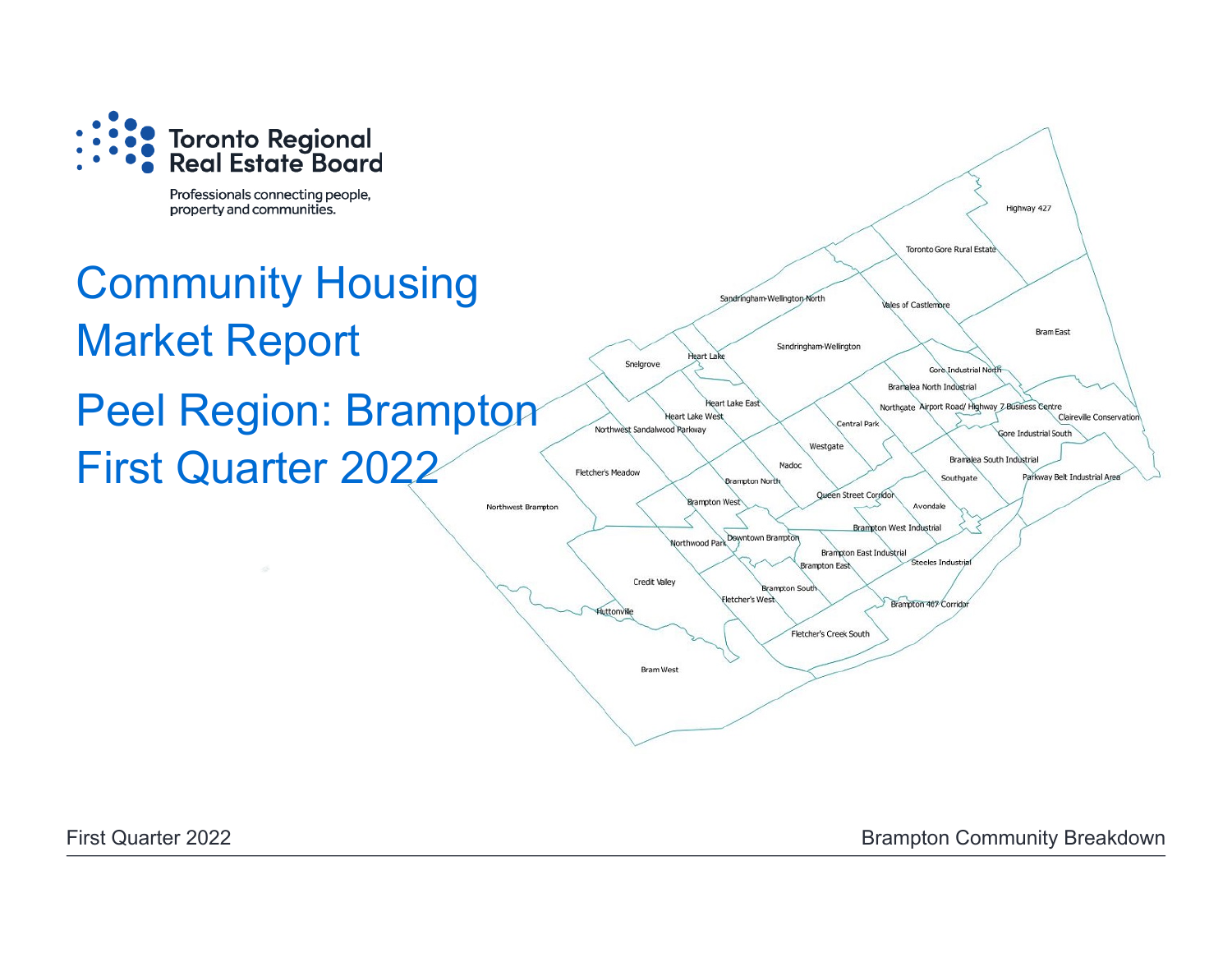# SUMMARY OF EXISTING HOME TRANSACTIONS BRAMPTON COMMUNITY BREAKDOWN

| <b>Community</b>                 | <b>Sales</b>   | <b>Dollar Volume</b>     | <b>Average Price</b>     | <b>Median Price</b>      | <b>New Listings</b> | <b>Active Listings</b> | Avg. SP/LP | Avg. DOM        |
|----------------------------------|----------------|--------------------------|--------------------------|--------------------------|---------------------|------------------------|------------|-----------------|
| Airport Road/ Highway 7 Business | $\mathbf 0$    |                          |                          |                          | $\mathbf{0}$        | $\mathbf{0}$           |            |                 |
| Avondale                         | 44             | \$53,440,801             | \$1,214,564              | \$1,255,000              | 74                  | 14                     | 124%       | 5               |
| <b>Bram East</b>                 | 126            | \$209,388,185            | \$1,661,811              | \$1,608,000              | 232                 | 57                     | 111%       | $\overline{7}$  |
| <b>Bram West</b>                 | 86             | \$125,244,807            | \$1,456,335              | \$1,322,500              | 186                 | 53                     | 112%       | 9               |
| Bramalea North Industrial        | $6\phantom{.}$ | \$8,730,200              | \$1,455,033              | \$1,401,100              | 18                  | $\sqrt{3}$             | 113%       | 5               |
| Bramalea Road South Gateway      | 3              | \$2,697,786              | \$899,262                | \$832,000                | $\overline{4}$      | $\pmb{0}$              | 105%       | 8               |
| <b>Bramalea South Industrial</b> | $\mathbf 0$    |                          | ×                        |                          | $\mathbf 0$         | $\mathbf 0$            | $\sim$     |                 |
| Bramalea West Industrial         | 5              | \$4,526,000              | \$905,200                | \$901,000                | 9                   | 3                      | 115%       | 5               |
| Brampton 407 Corridor            | $\mathbf 0$    |                          |                          |                          | $\mathbf 0$         | $\pmb{0}$              | $\sim$     |                 |
| <b>Brampton East</b>             | 63             | \$79,417,844             | \$1,260,601              | \$1,260,000              | 96                  | 20                     | 117%       | 6               |
| <b>Brampton East Industrial</b>  | $\mathbf 0$    |                          |                          |                          | $\mathbf 0$         | $\pmb{0}$              |            |                 |
| <b>Brampton North</b>            | 76             | \$84,197,206             | \$1,107,858              | \$1,100,000              | 148                 | 38                     | 116%       | $\overline{7}$  |
| <b>Brampton South</b>            | 37             | \$42,034,500             | \$1,136,068              | \$1,200,000              | 65                  | 16                     | 115%       | $6\phantom{1}$  |
| <b>Brampton West</b>             | 47             | \$56,313,699             | \$1,198,164              | \$1,140,000              | 77                  | 16                     | 115%       | 6               |
| <b>Central Park</b>              | 88             | \$93,181,797             | \$1,058,884              | \$971,000                | 150                 | 40                     | 116%       | 6               |
| Claireville Conservation         | $\mathsf{O}$   |                          | $\overline{\phantom{a}}$ | $\sim$                   | $\overline{2}$      | $\overline{2}$         | $\sim$     |                 |
| <b>Credit Valley</b>             | 130            | \$232,103,321            | \$1,785,410              | \$1,665,500              | 265                 | 60                     | 111%       | 6               |
| Downtown Brampton                | 50             | \$48,903,110             | \$978,062                | \$971,000                | 84                  | 20                     | 115%       | 9               |
| <b>Fletcher's Creek South</b>    | 76             | \$86,160,192             | \$1,133,687              | \$1,065,750              | 120                 | 24                     | 115%       | $5\phantom{.0}$ |
| Fletcher's Creek Village         | 26             | \$34,223,000             | \$1,316,269              | \$1,285,000              | 54                  | 12                     | 117%       | 6               |
| <b>Fletcher's Meadow</b>         | 216            | \$304,915,669            | \$1,411,647              | \$1,400,000              | 393                 | 73                     | 115%       | $5\phantom{.0}$ |
| <b>Fletcher's West</b>           | 59             | \$84,203,215             | \$1,427,173              | \$1,433,000              | 112                 | 21                     | 117%       | 6               |
| Gore Industrial North            | $\overline{7}$ | \$10,640,033             | \$1,520,005              | \$1,505,000              | 13                  | $\overline{2}$         | 114%       | $\sqrt{5}$      |
| Gore Industrial South            | $\pmb{0}$      |                          |                          |                          | 0                   | $\pmb{0}$              |            |                 |
| <b>Goreway Drive Corridor</b>    | 16             | \$12,058,333             | \$753,646                | \$745,000                | 35                  | 10                     | 118%       | 6               |
| <b>Heart Lake</b>                | 25             | \$29,848,600             | \$1,193,944              | \$1,141,000              | 42                  | $\overline{7}$         | 121%       | 5               |
| <b>Heart Lake East</b>           | 35             | \$47,643,310             | \$1,361,237              | \$1,244,600              | 53                  | 12                     | 117%       | 9               |
| <b>Heart Lake West</b>           | 71             | \$93,009,199             | \$1,309,989              | \$1,281,000              | 125                 | 26                     | 118%       | 5               |
| Highway 427                      | $\pmb{0}$      | $\sim$                   | $\sim$                   | $\sim$                   | $\mathbf{1}$        | $\mathbf{1}$           | $\sim$     | $\sim$          |
| Huttonville                      | $\overline{2}$ | $\overline{\phantom{a}}$ | \$0                      | $\overline{\phantom{a}}$ | 5                   | $\mathbf{1}$           | 0%         | 39              |
| Madoc                            | 84             | \$95,416,099             | \$1,135,906              | \$1,103,750              | 141                 | 30                     | 115%       | $6\phantom{1}$  |
| Northgate                        | 77             | \$88,626,777             | \$1,150,997              | \$1,017,000              | 111                 | 18                     | 117%       | 5               |
| Northwest Brampton               | 256            | \$354,135,440            | \$1,383,342              | \$1,311,500              | 521                 | 122                    | 113%       | 6               |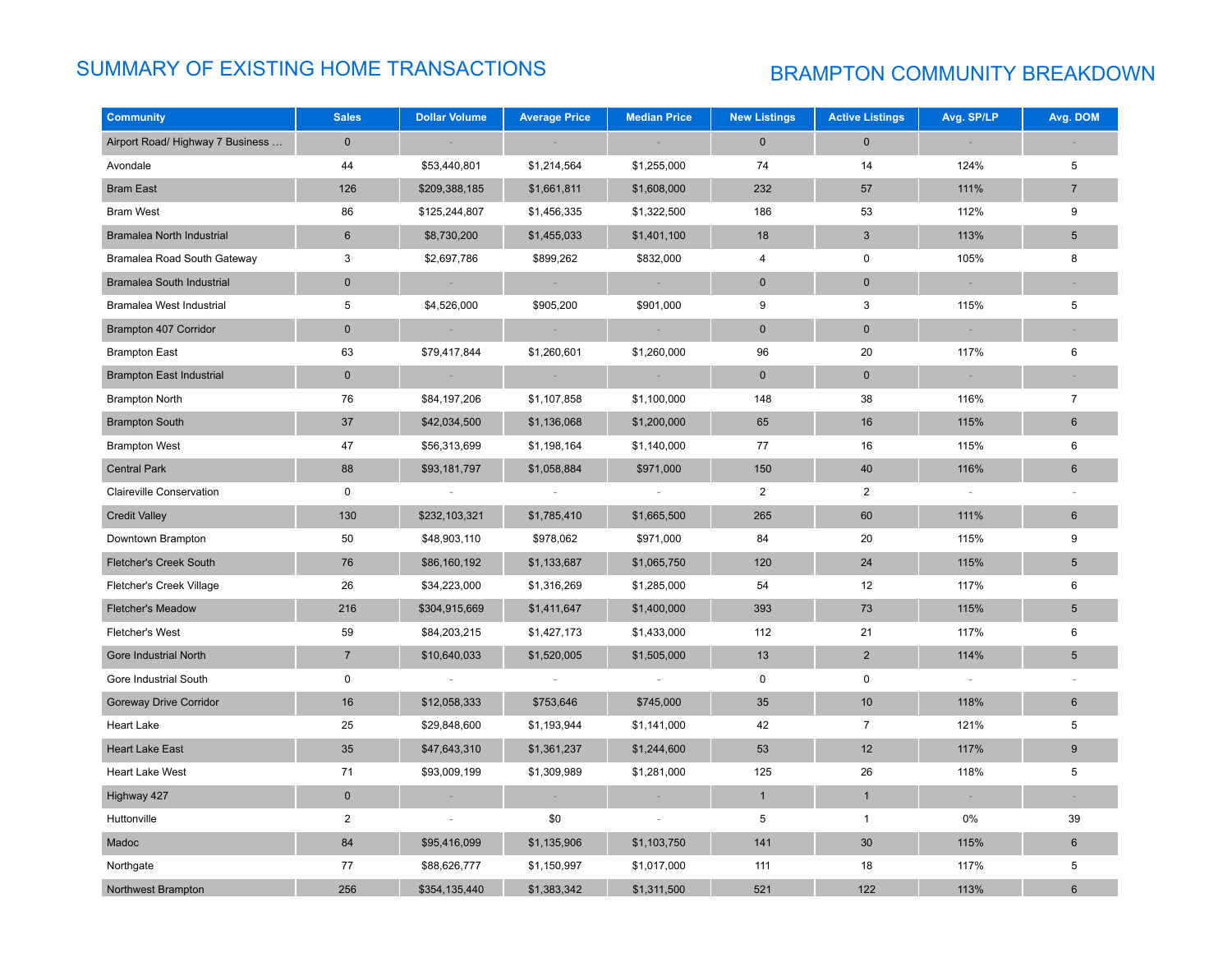| Northwest Sandalwood Parkway     | 51  | \$70,114,800  | \$1,374,800 | \$1,305,000 | 103 | 11  | 113% | 5  |
|----------------------------------|-----|---------------|-------------|-------------|-----|-----|------|----|
| Northwood Park                   | 45  | \$60,333,688  | \$1,340,749 | \$1,320,000 | 71  | 15  | 116% | 5  |
| Parkway Belt Industrial Area     | 0   |               |             |             | 0   | 0   |      |    |
| Queen Street Corridor            | 98  | \$66,529,912  | \$678,877   | \$667,500   | 134 | 23  | 112% | 5  |
| Sandringham-Wellington           | 302 | \$402,800,108 | \$1,333,775 | \$1,300,000 | 563 | 105 | 114% | 6  |
| Sandringham-Wellington North     | 31  | \$48,968,001  | \$1,579,613 | \$1,480,000 | 71  | 23  | 113% | 8  |
| Snelgrove                        | 48  | \$80,852,224  | \$1,684,421 | \$1,637,500 | 64  | 5   | 113% | 8  |
| Southgate                        | 47  | \$47,182,000  | \$1,003,872 | \$900,000   | 91  | 28  | 117% | 6  |
| Steeles Industrial               | 0   |               |             |             | 0   | 0   |      |    |
| <b>Toronto Gore Rural Estate</b> | 18  | \$50,628,000  | \$2,812,667 | \$2,650,000 | 24  | 9   | 102% | 30 |
| Vales of Castlemore              | 37  | \$66,849,211  | \$1,806,735 | \$1,750,000 | 64  | 12  | 109% | 6  |
| Vales of Castlemore North        | 10  | \$22,516,201  | \$2,251,620 | \$2,207,500 | 25  | 9   | 107% |    |
| Westgate                         | 41  | \$57,306,486  | \$1,397,719 | \$1,451,000 | 61  | 12  | 115% |    |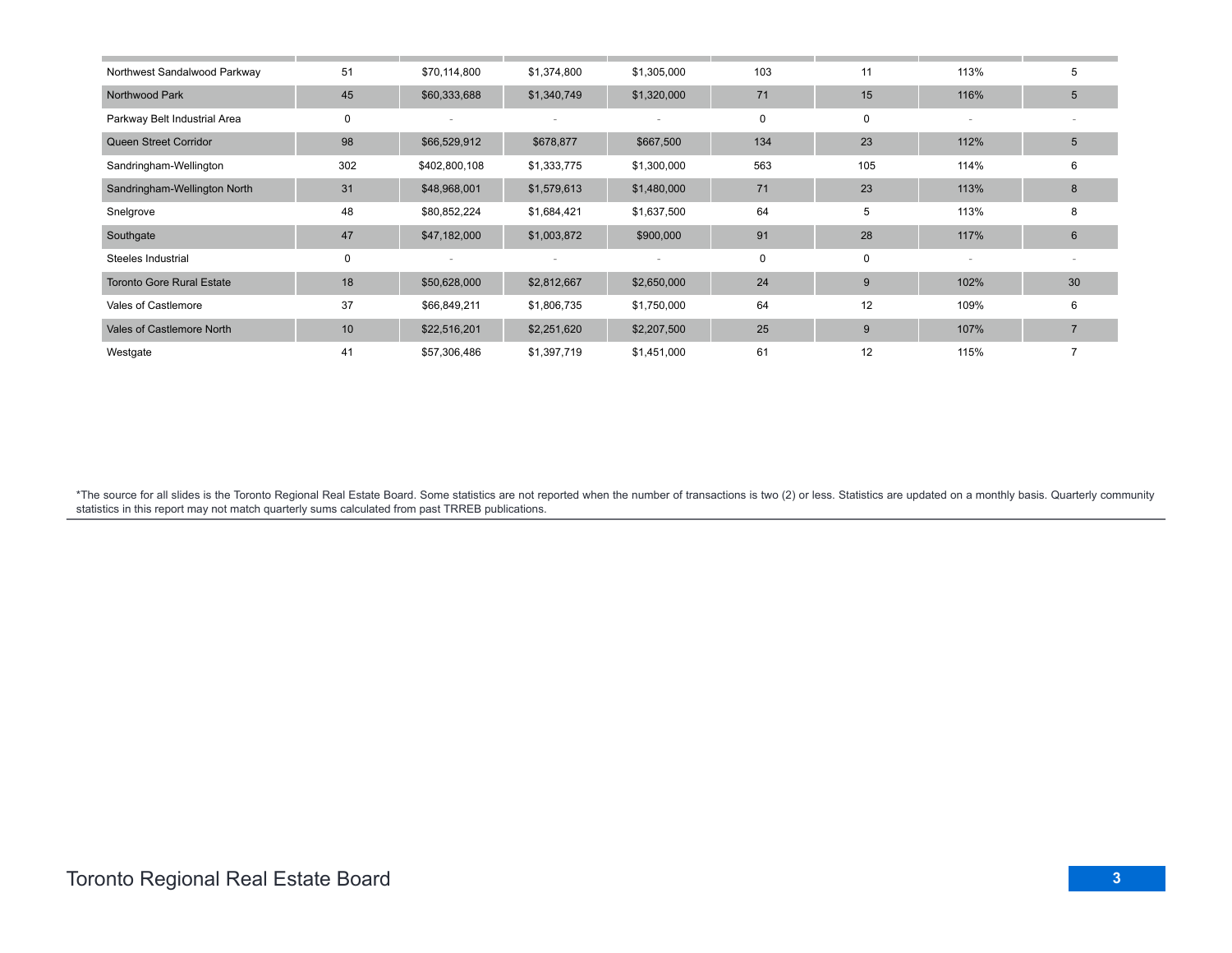Average/Median Selling Price (,000s)\*

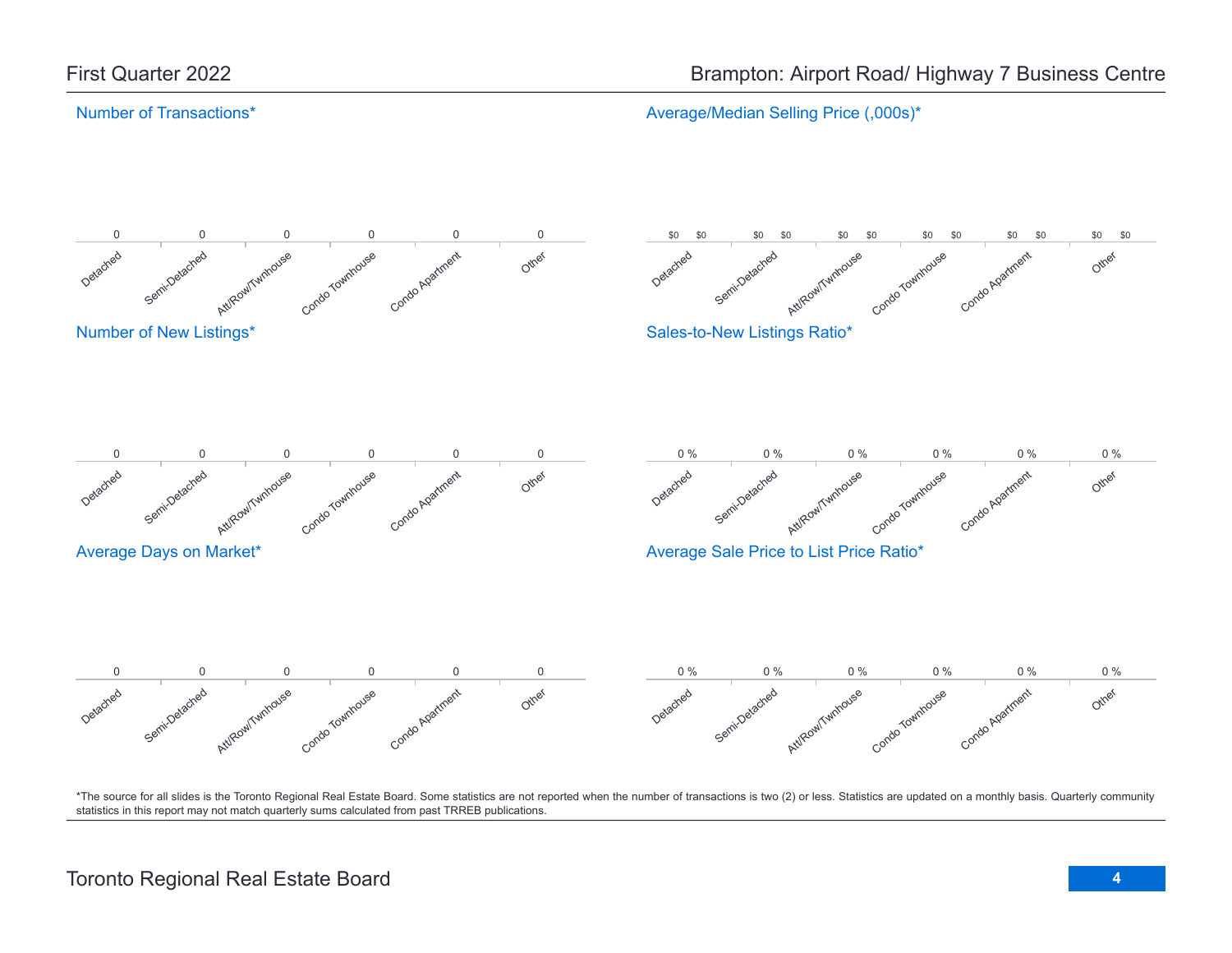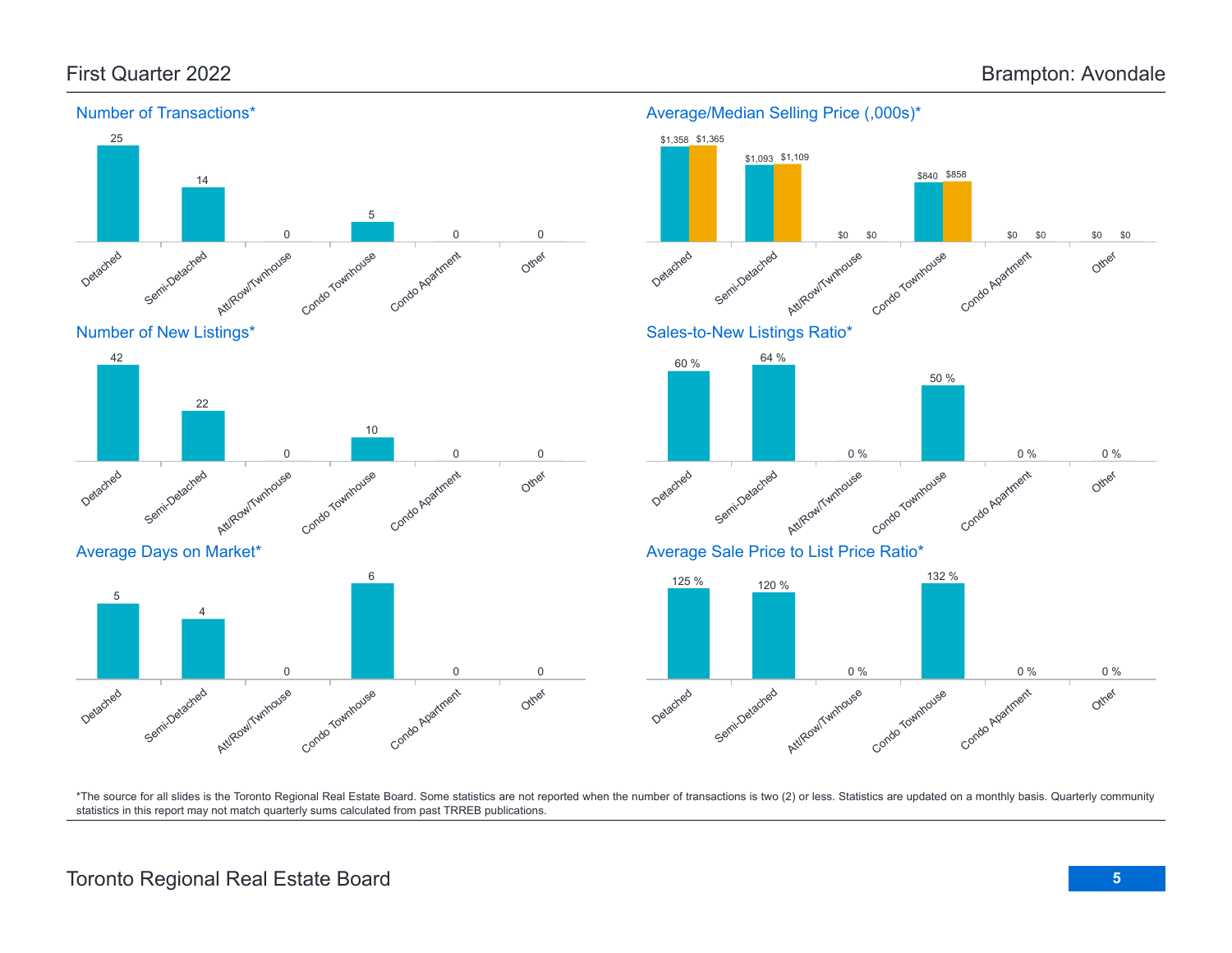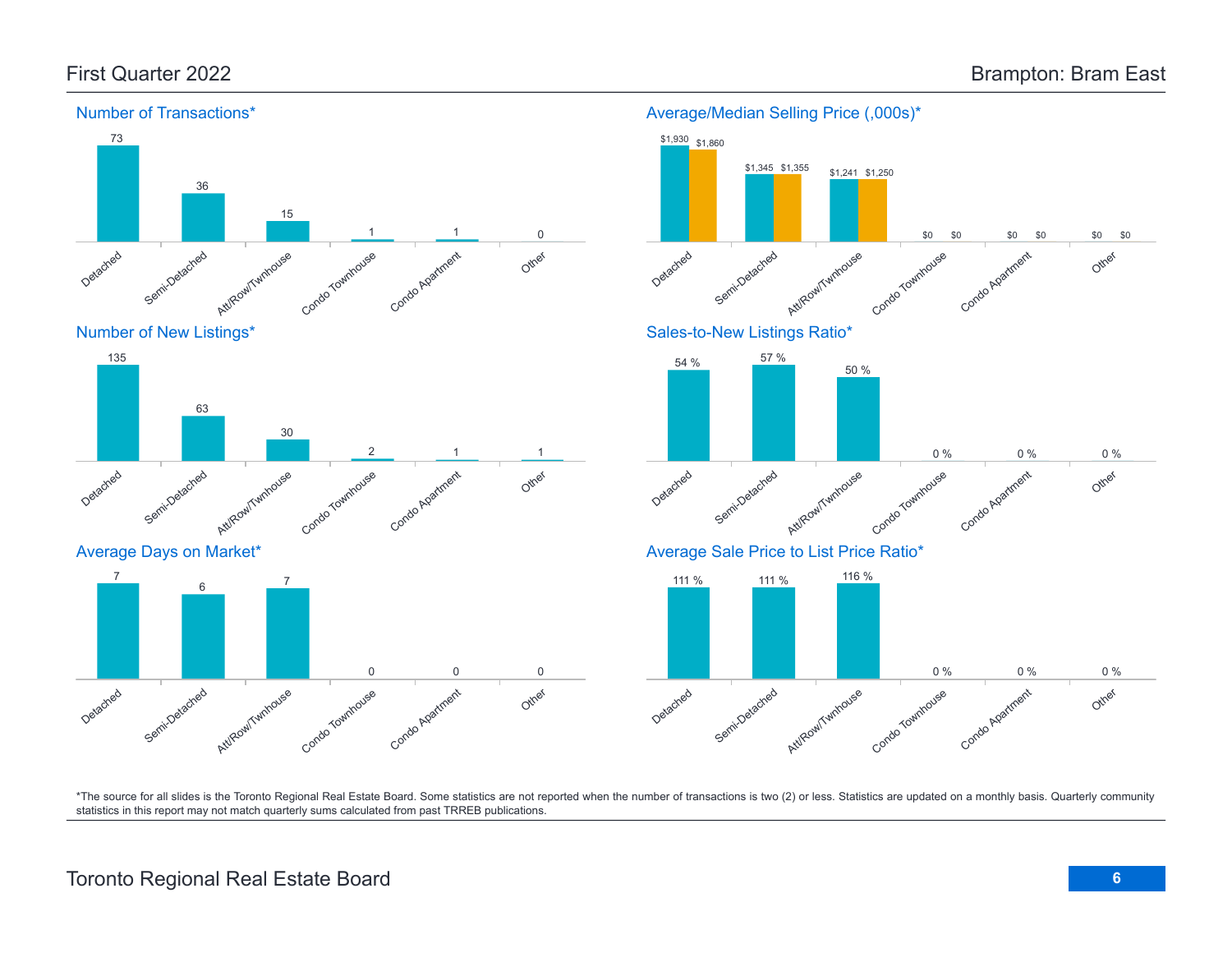

Number of New Listings\*







\*The source for all slides is the Toronto Regional Real Estate Board. Some statistics are not reported when the number of transactions is two (2) or less. Statistics are updated on a monthly basis. Quarterly community statistics in this report may not match quarterly sums calculated from past TRREB publications.

# Toronto Regional Real Estate Board **7**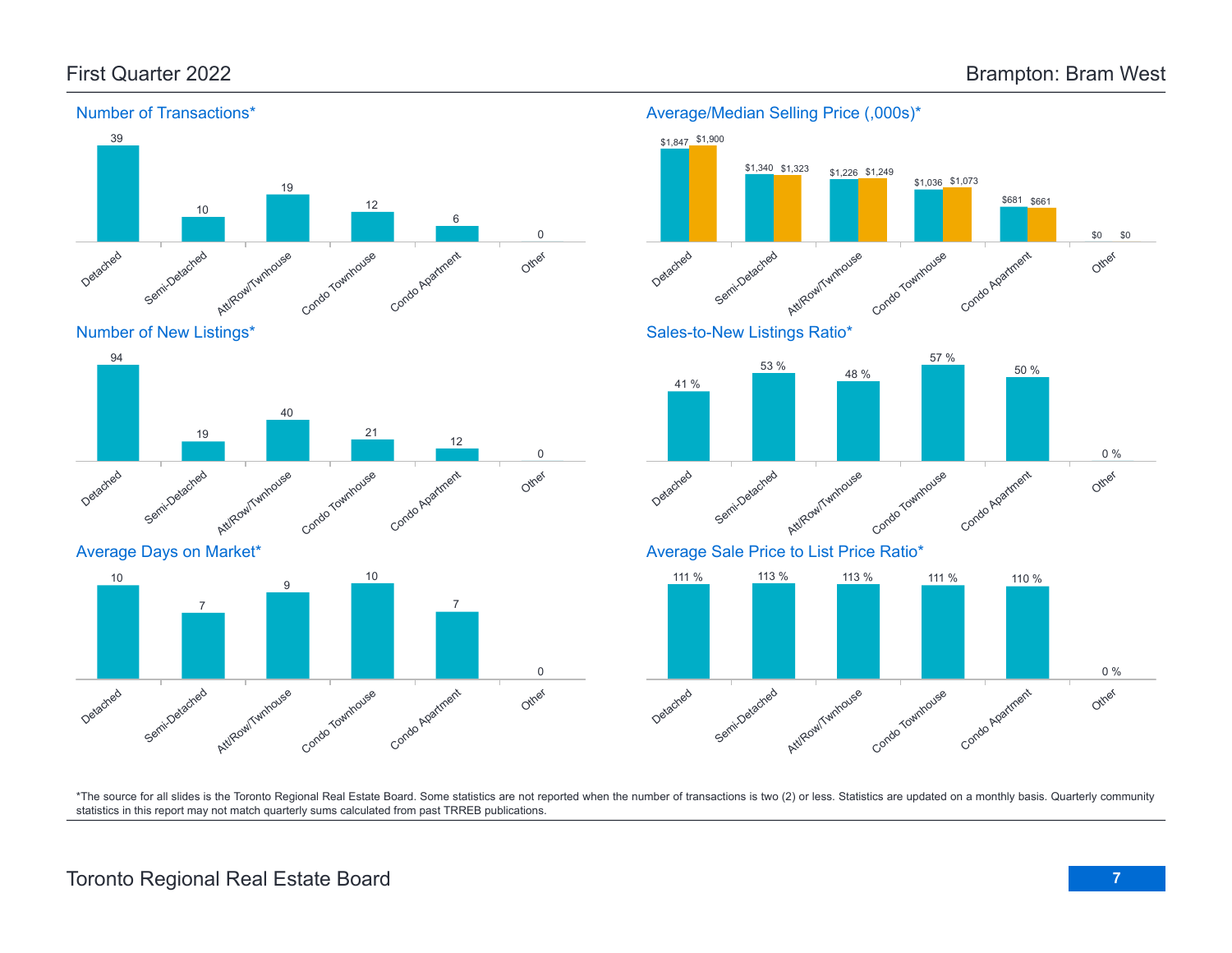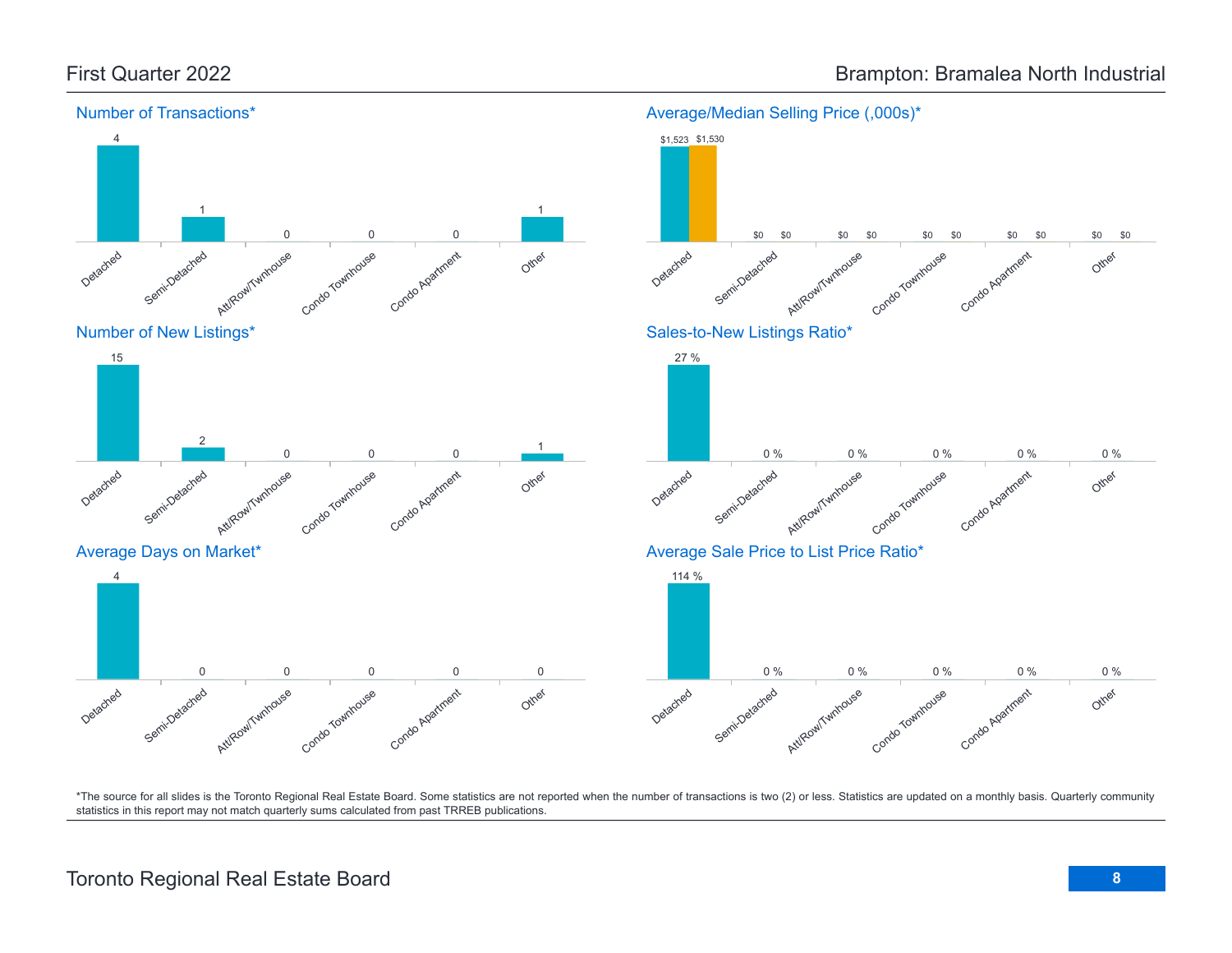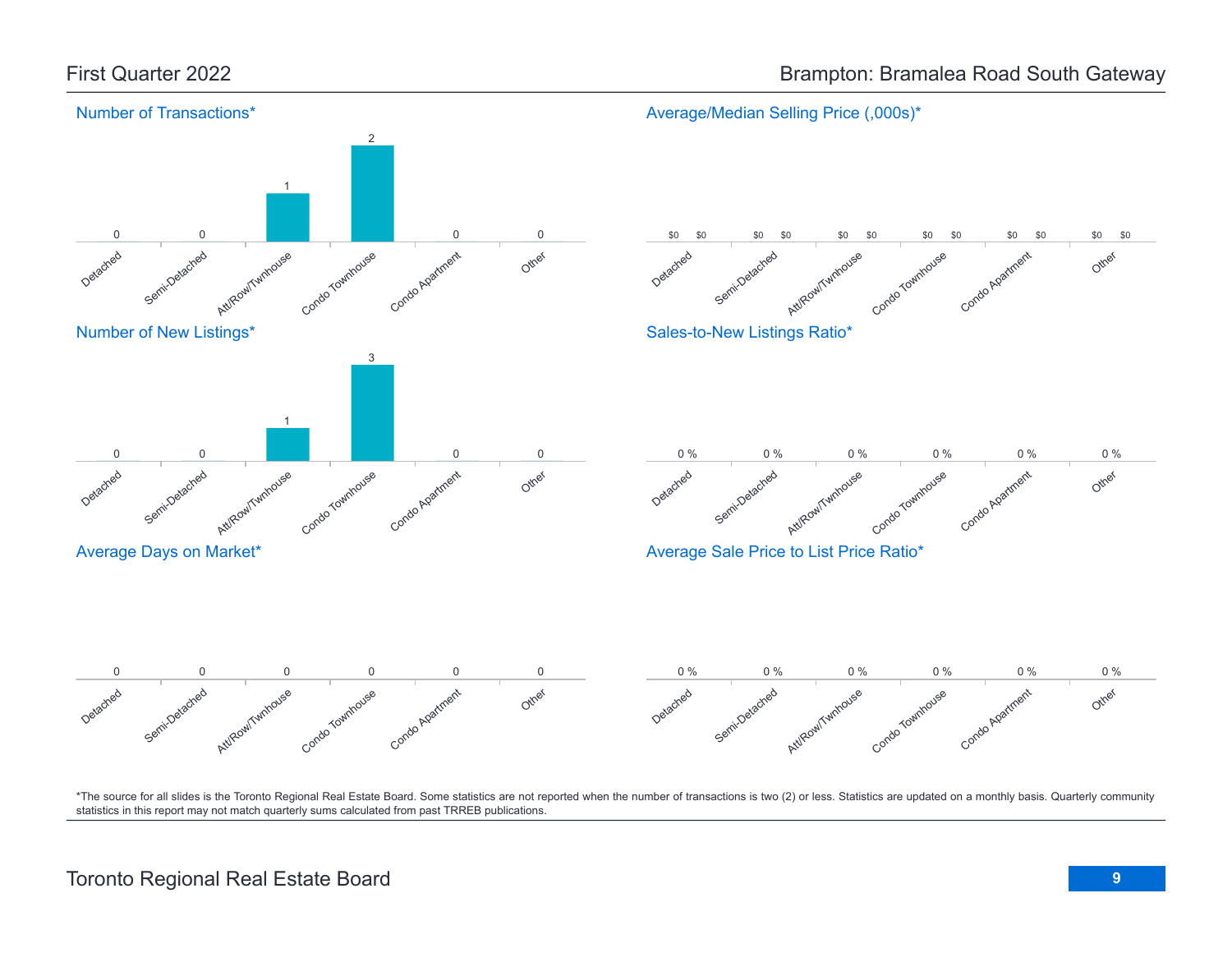Average/Median Selling Price (,000s)\*

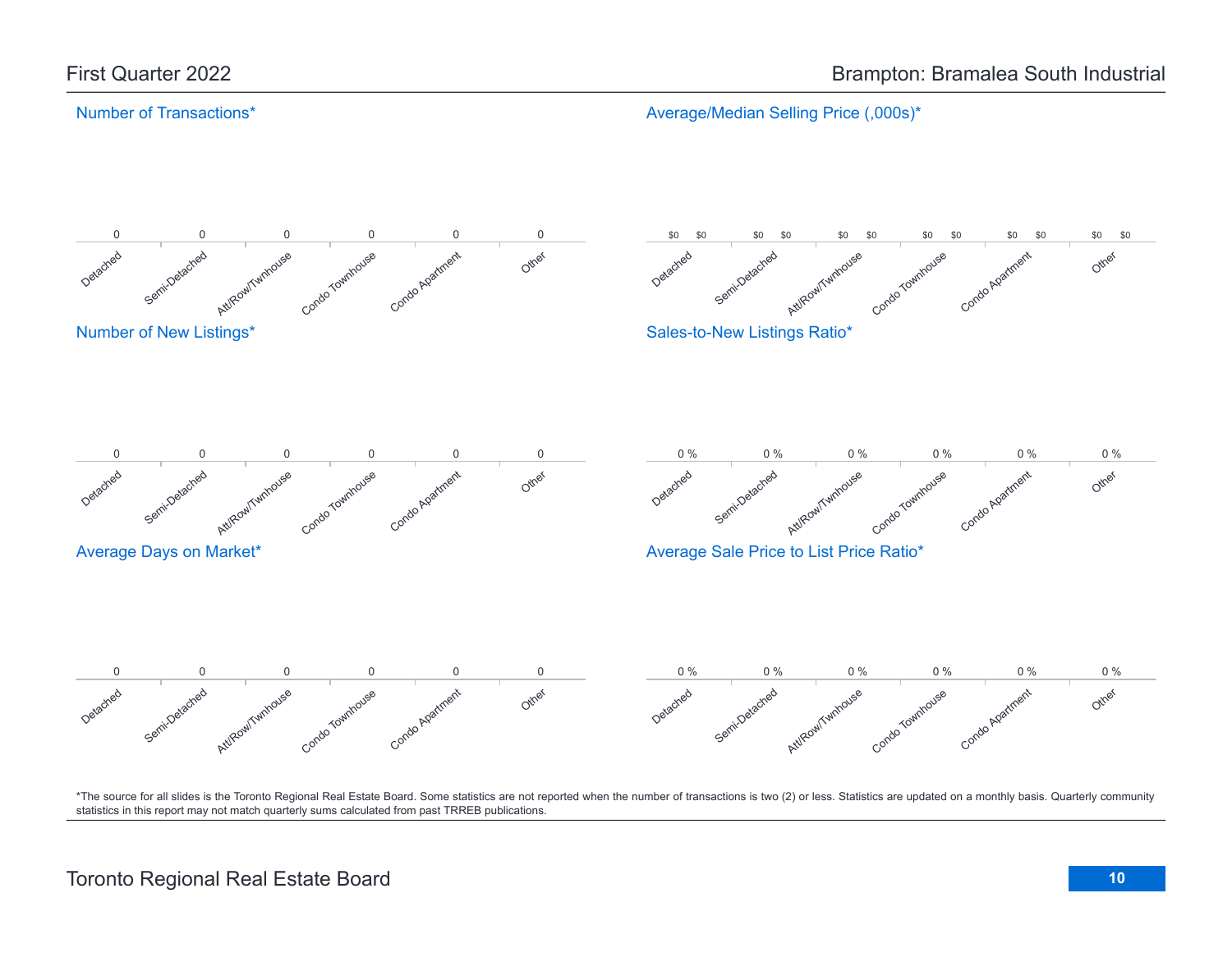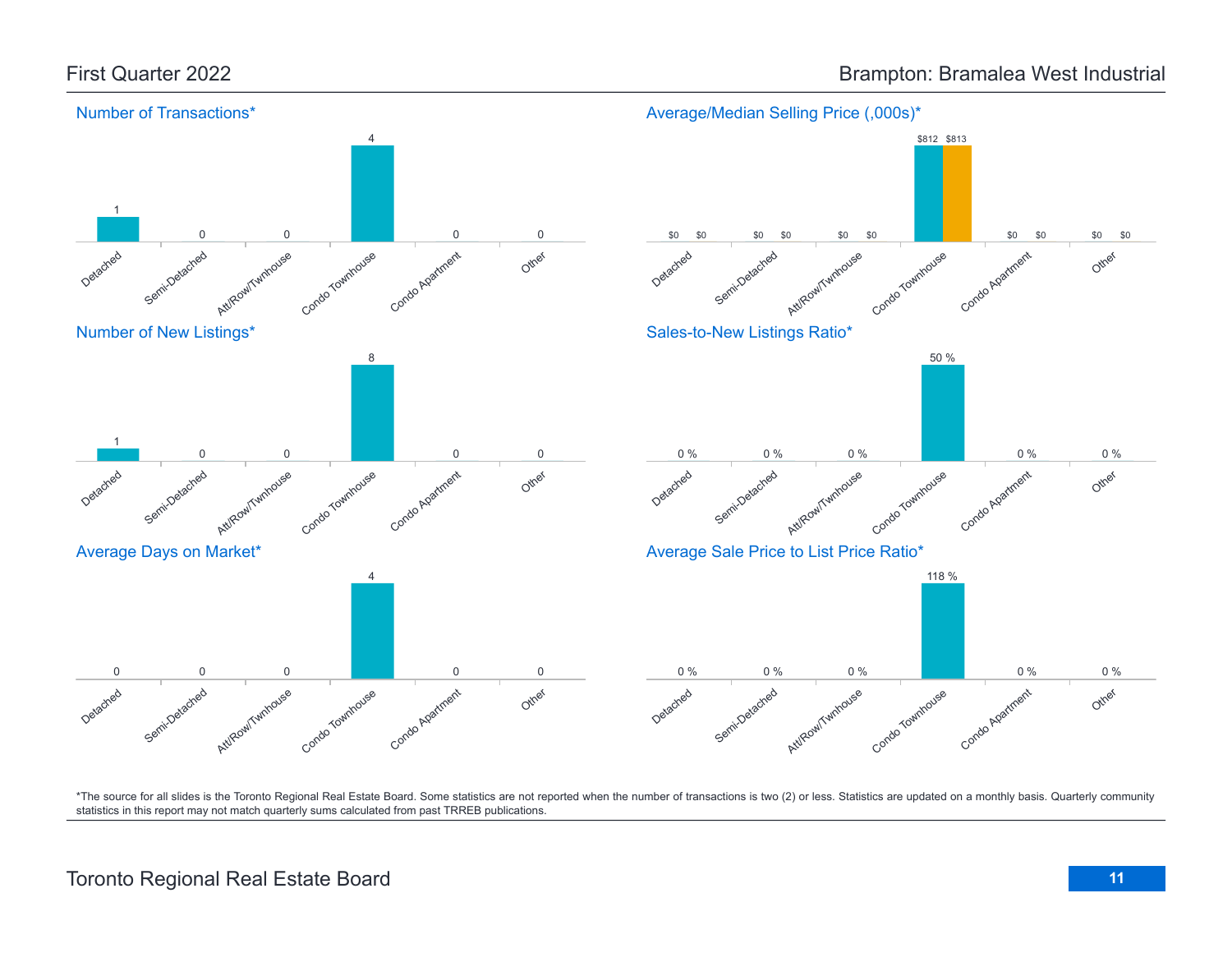Average/Median Selling Price (,000s)\*

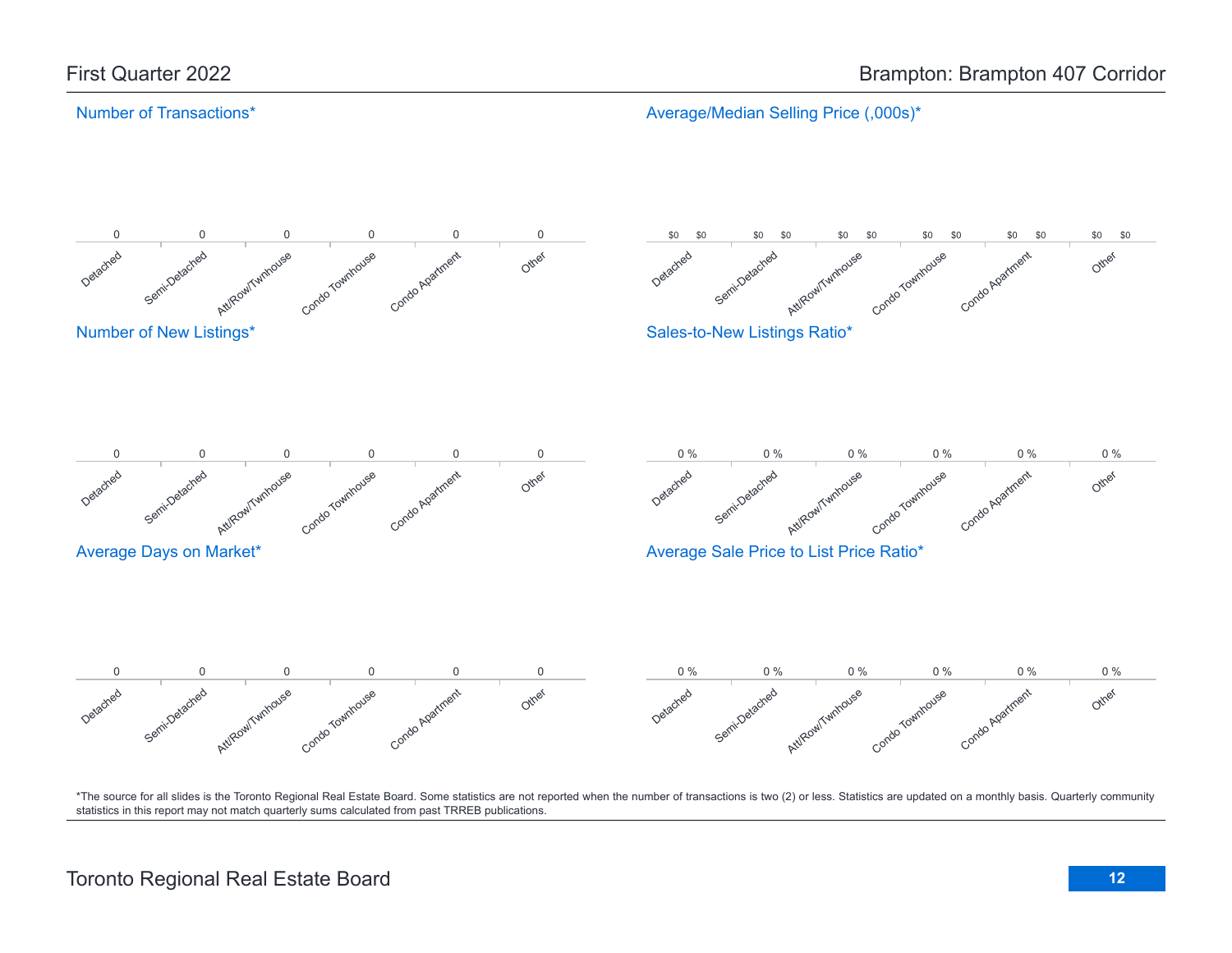

#### Average/Median Selling Price (,000s)\*

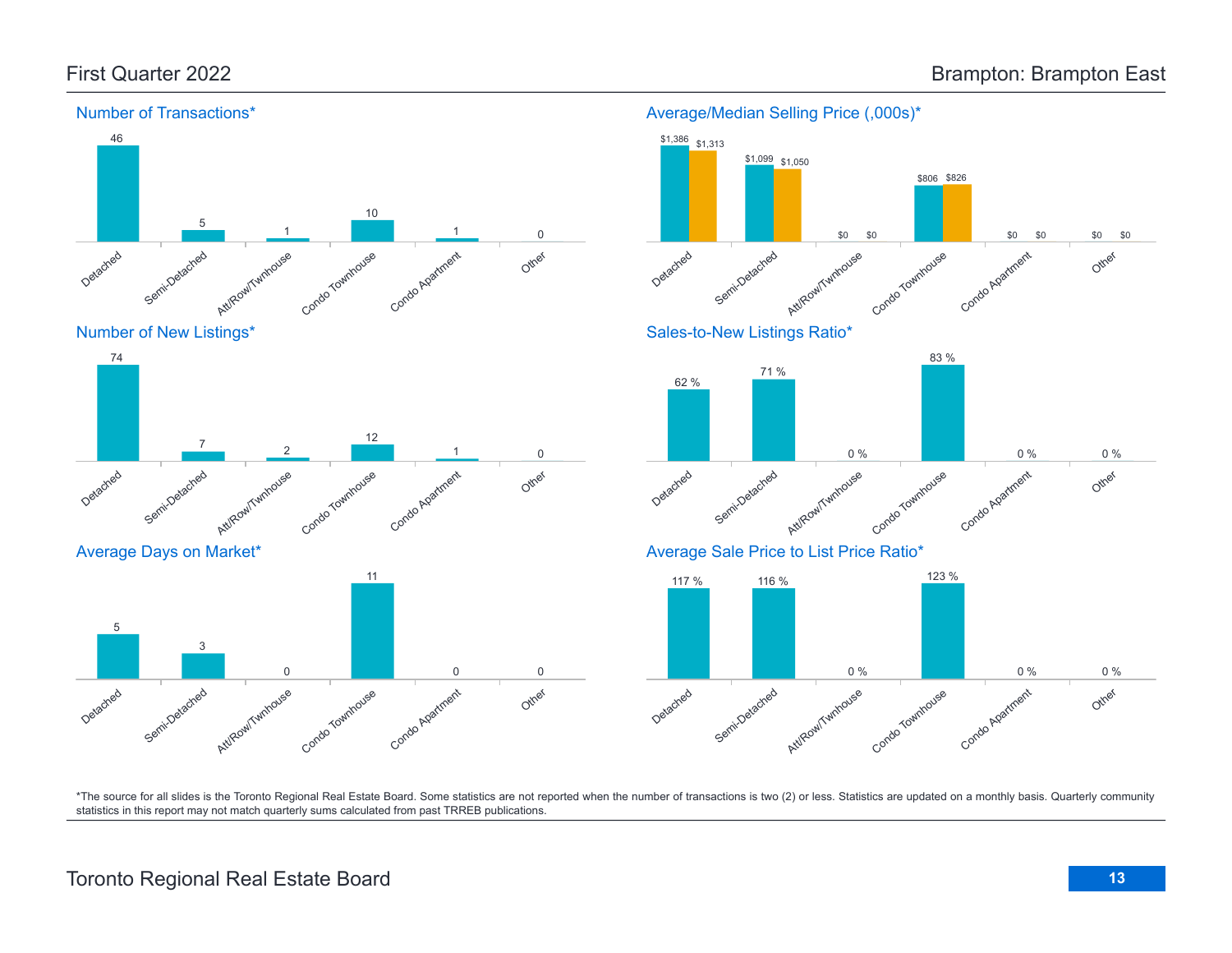Average/Median Selling Price (,000s)\*

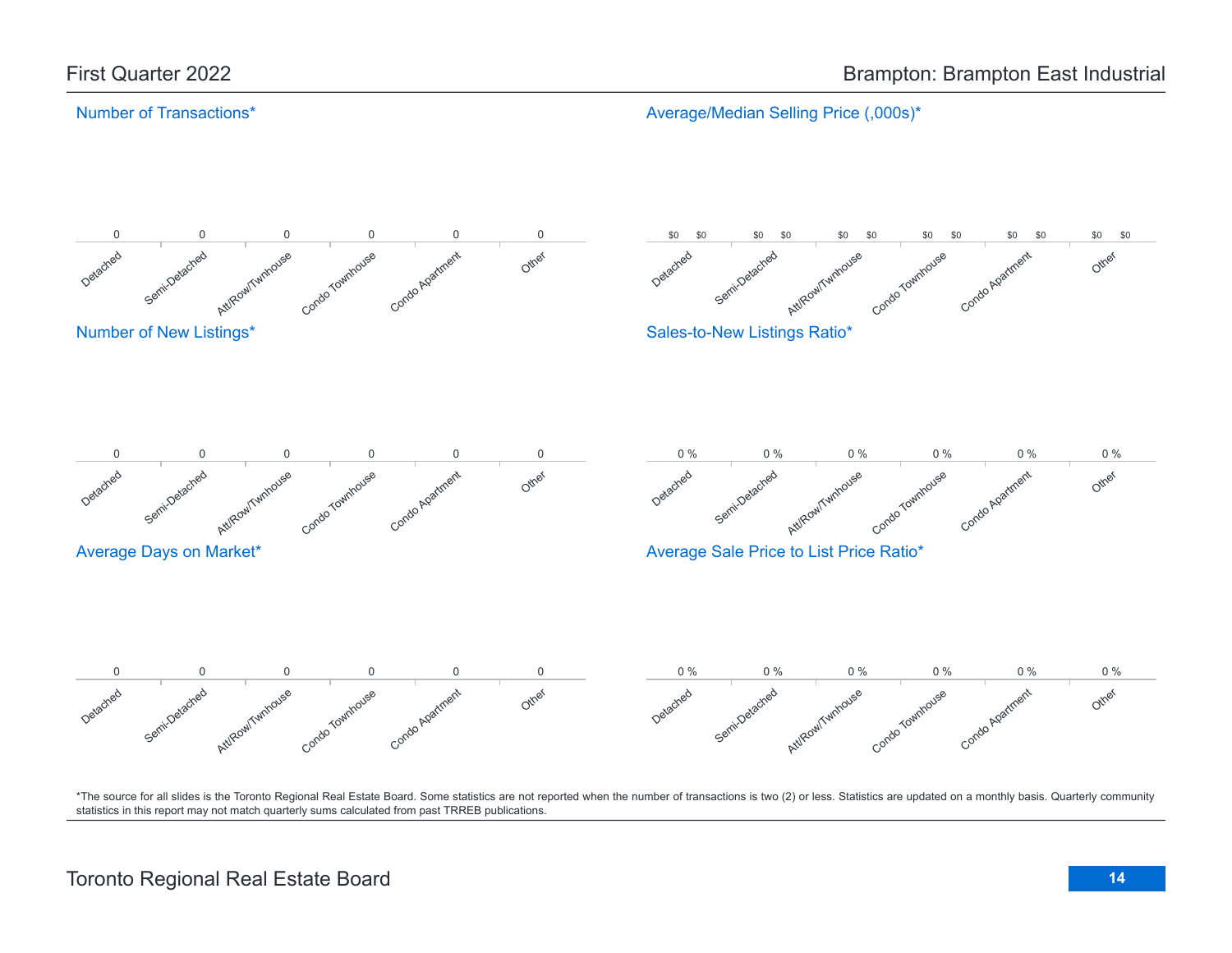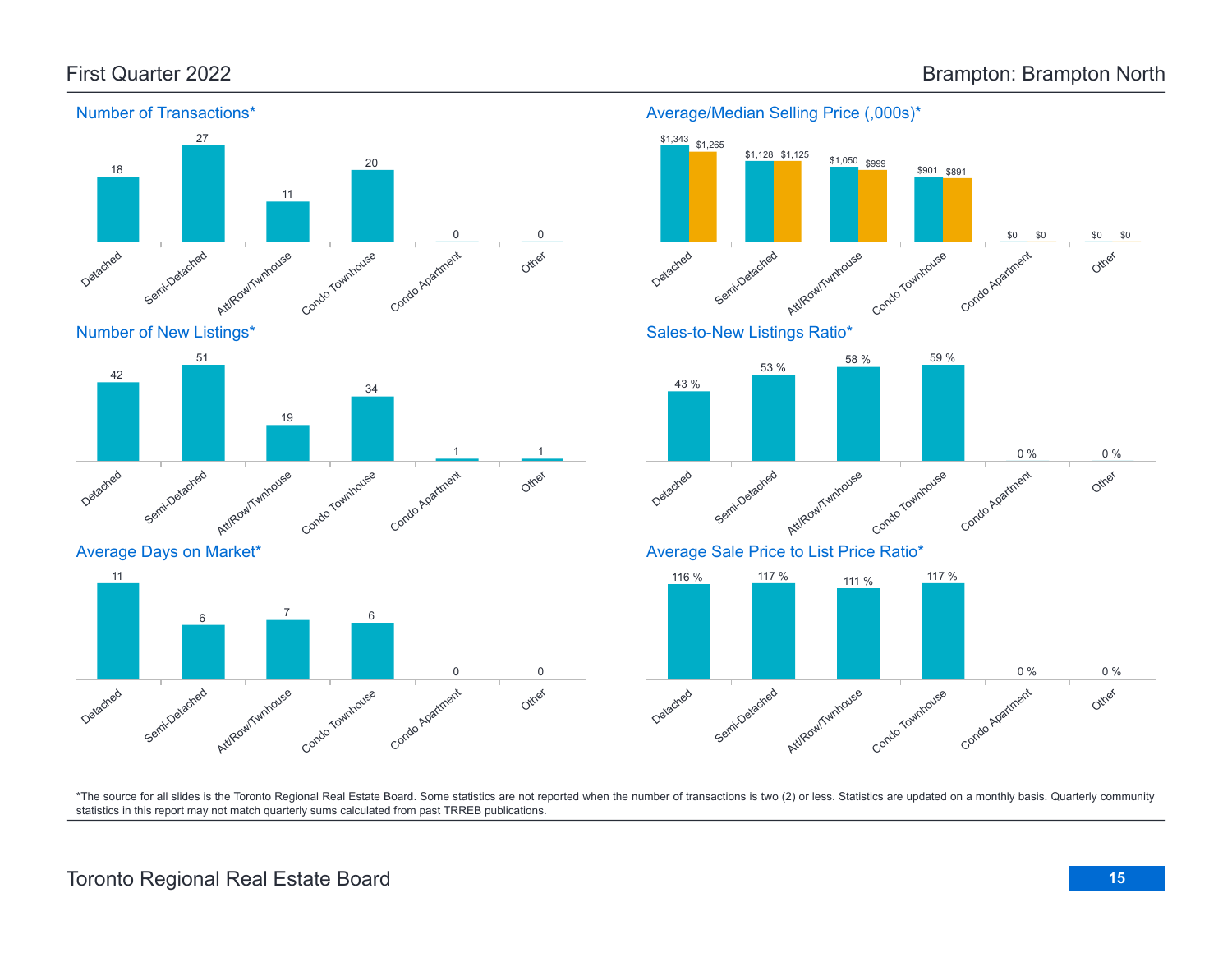

Number of New Listings\*



Average Days on Market\*





Average/Median Selling Price (,000s)\*

\*The source for all slides is the Toronto Regional Real Estate Board. Some statistics are not reported when the number of transactions is two (2) or less. Statistics are updated on a monthly basis. Quarterly community statistics in this report may not match quarterly sums calculated from past TRREB publications.

# Toronto Regional Real Estate Board **16**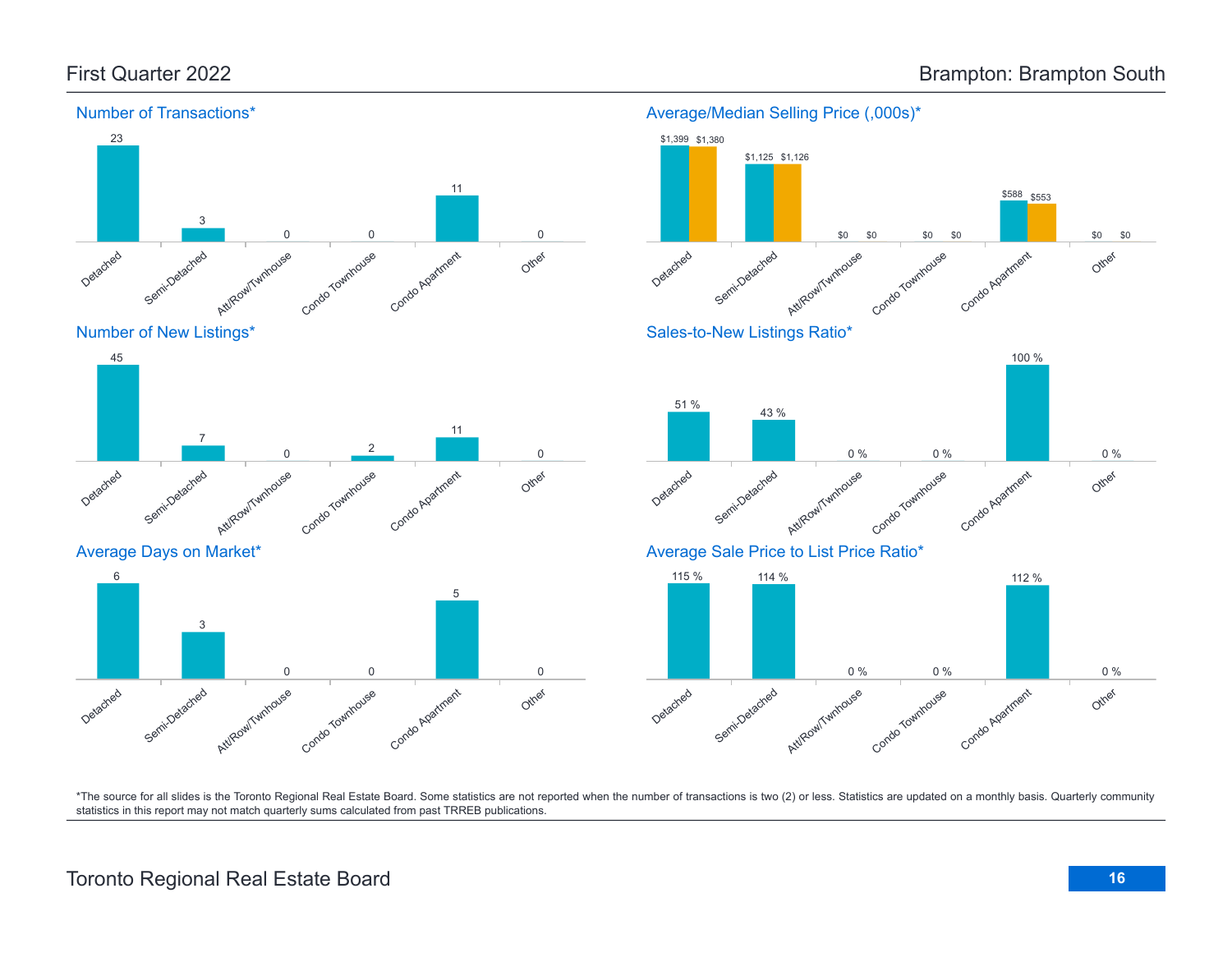





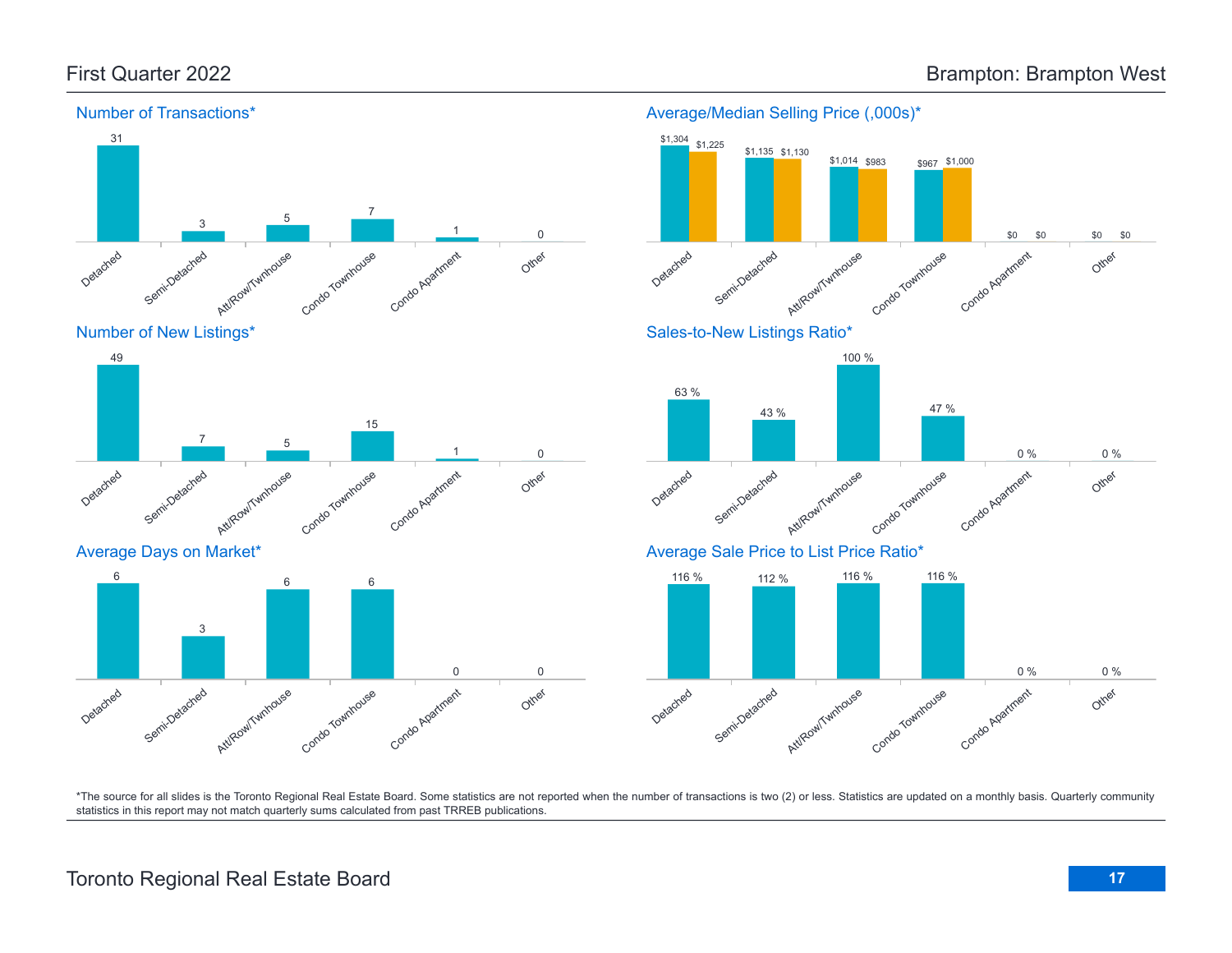

Number of New Listings\*



Average Days on Market\*



### Average/Median Selling Price (,000s)\*





Average Sale Price to List Price Ratio\*

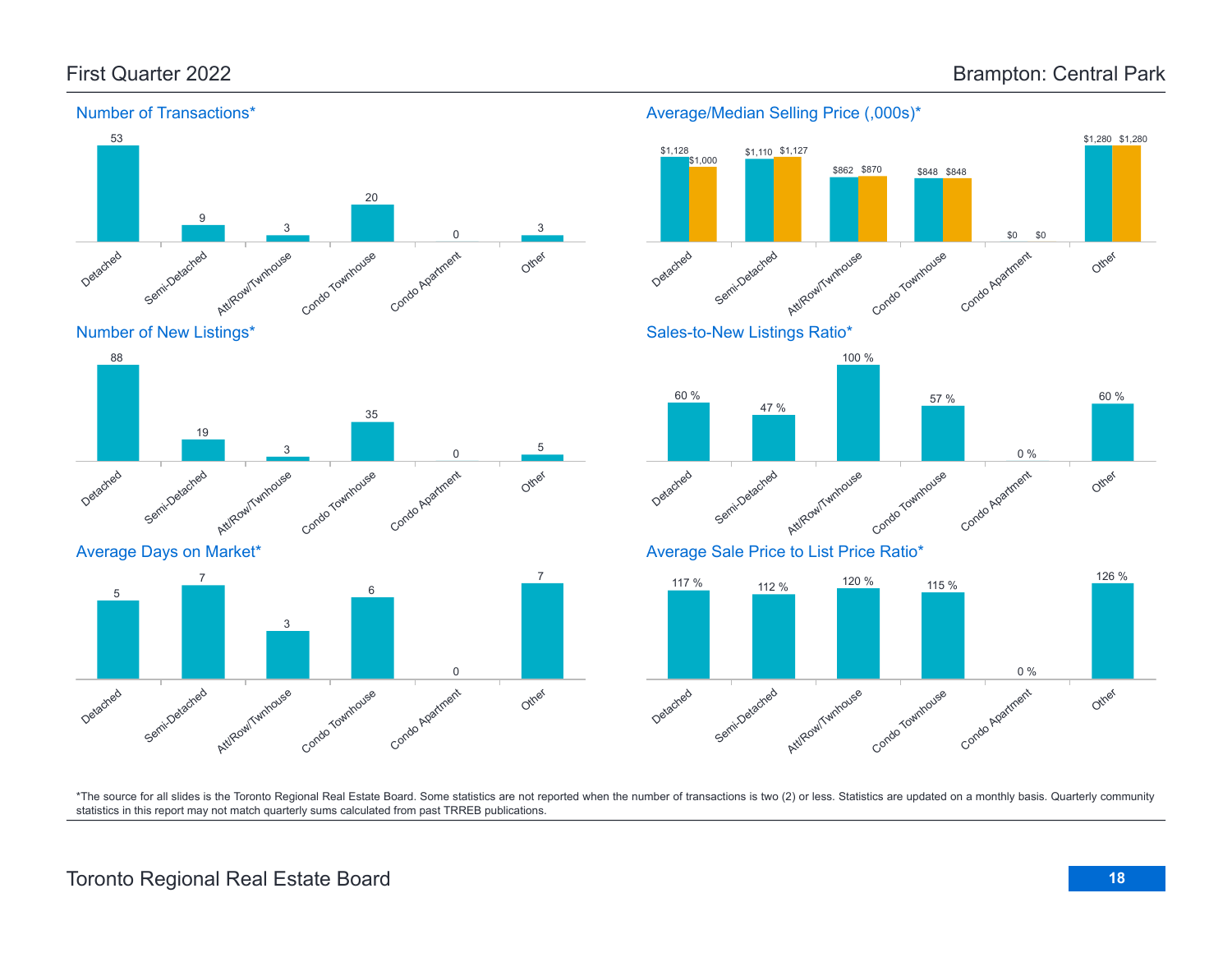Average/Median Selling Price (,000s)\*

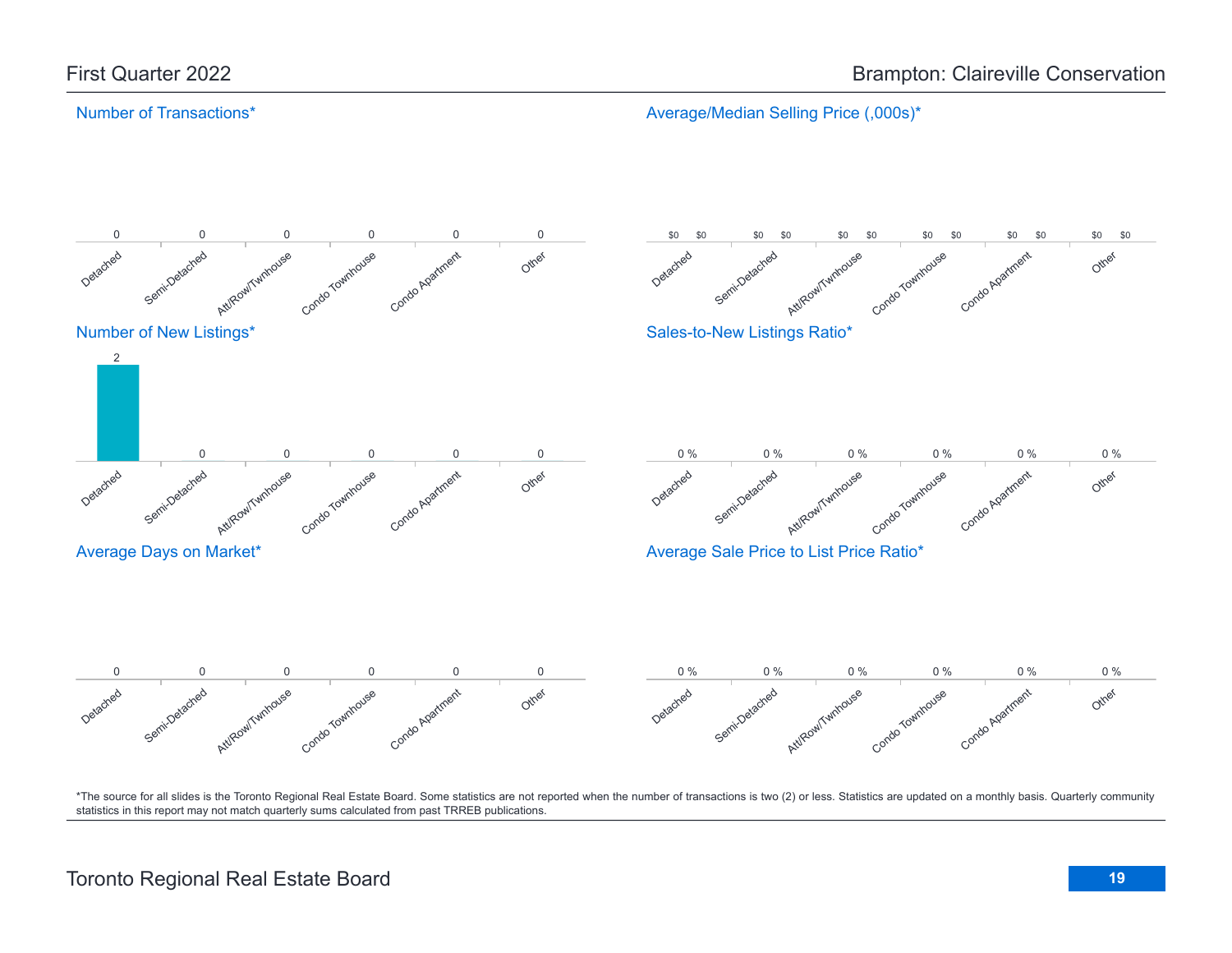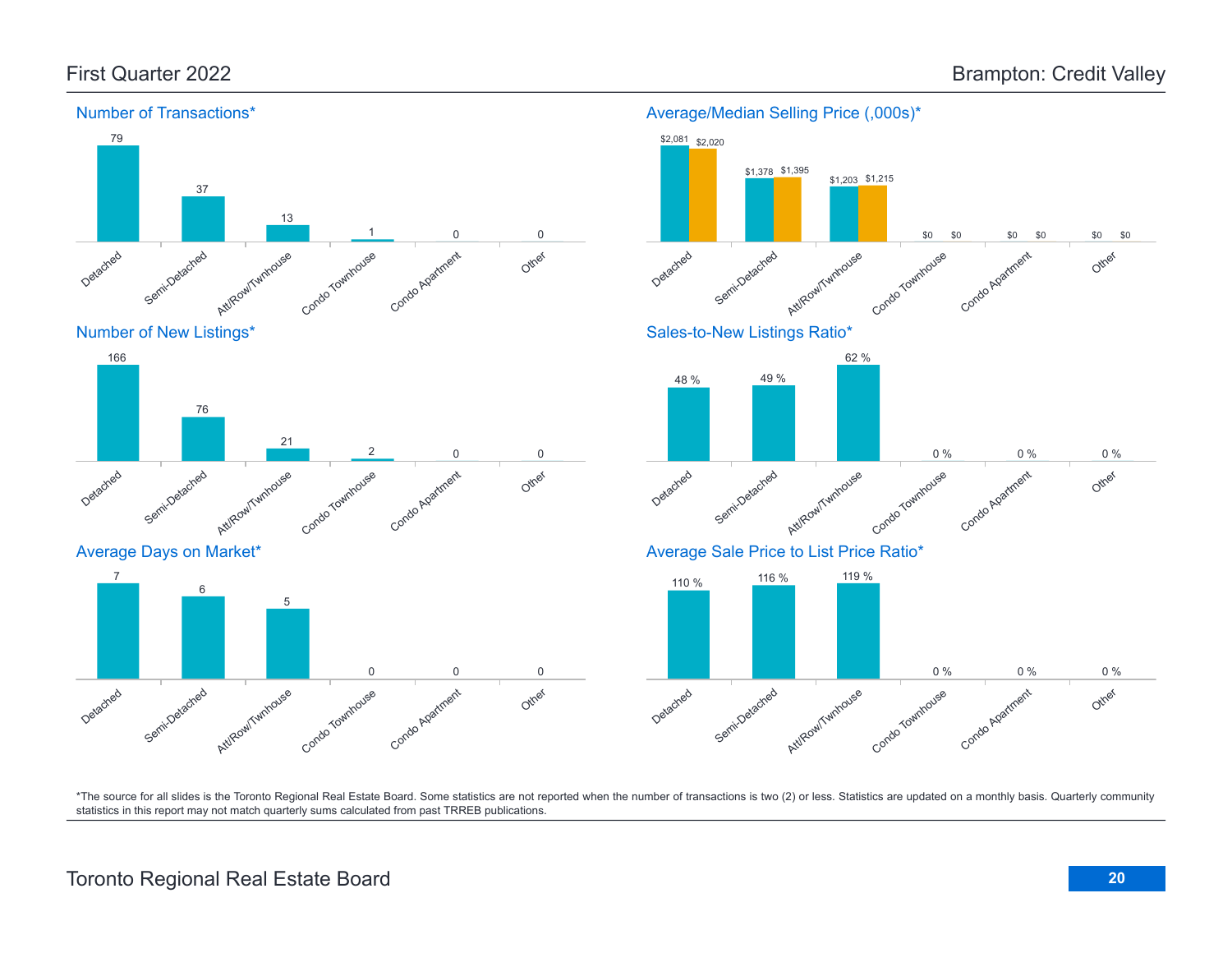







Average Days on Market\*

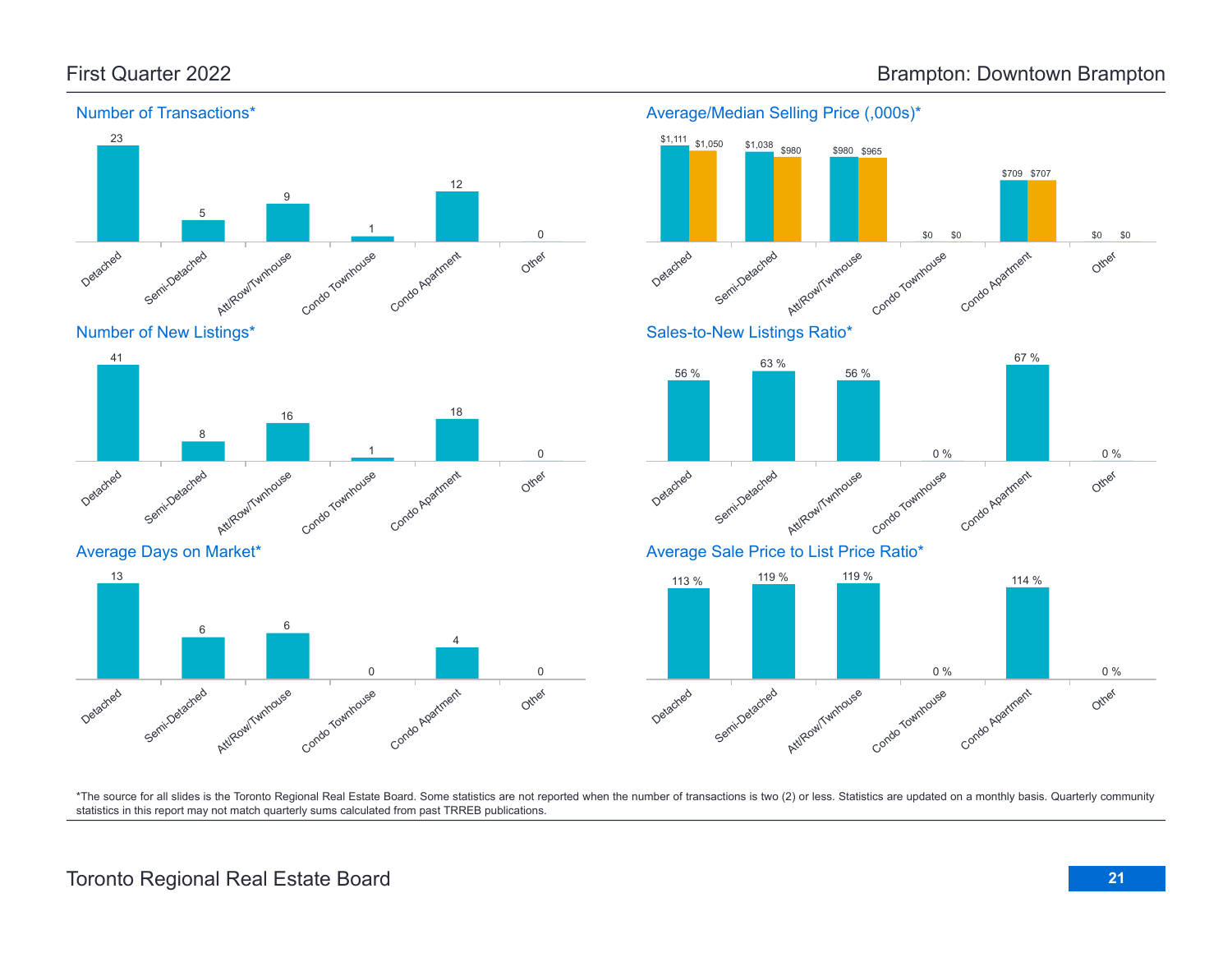\$0 \$0



Number of New Listings\*



Average Days on Market\*







Average Sale Price to List Price Ratio\*

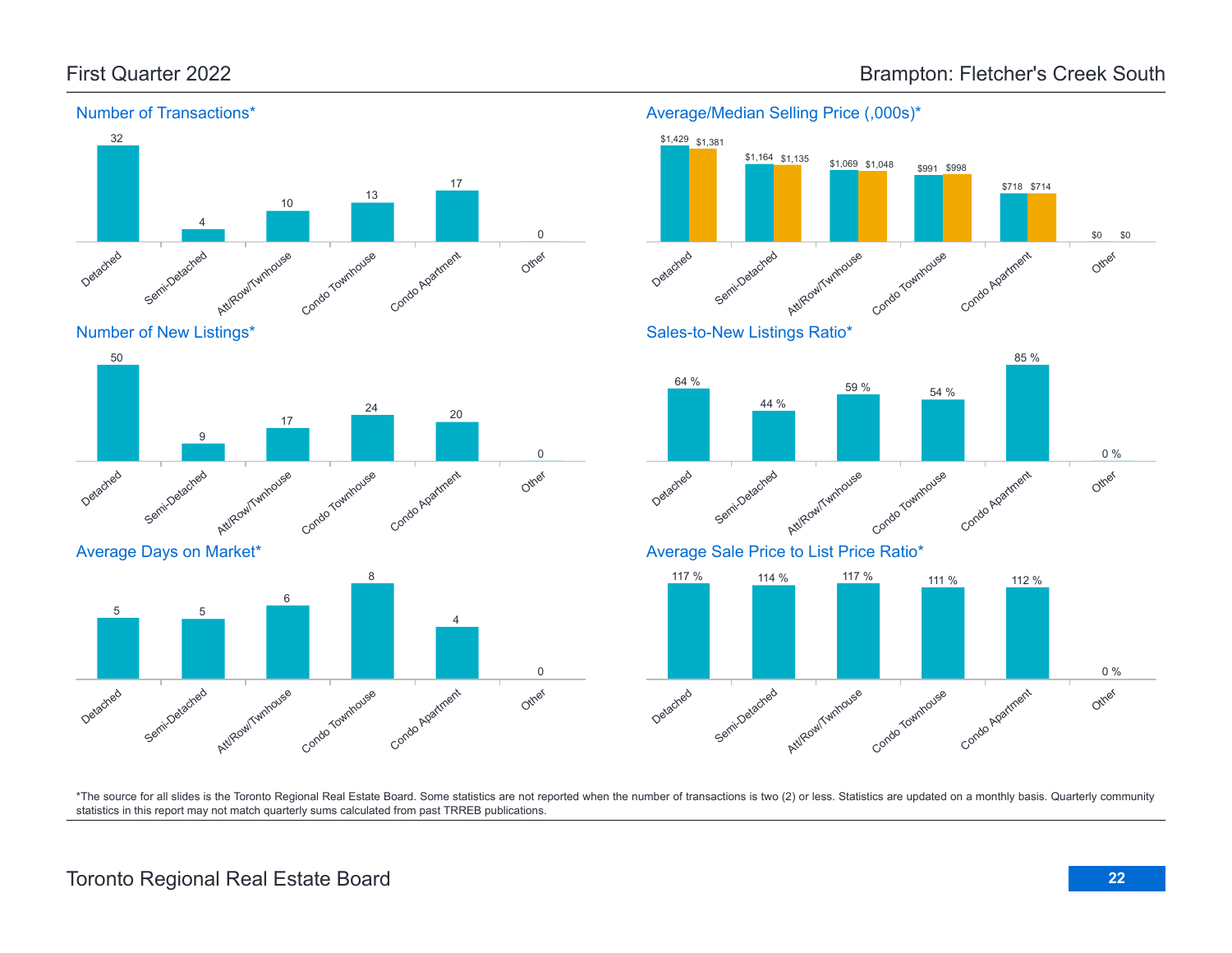





# First Quarter 2022 **Brampton: Fletcher's Creek Village**

# Toronto Regional Real Estate Board **23**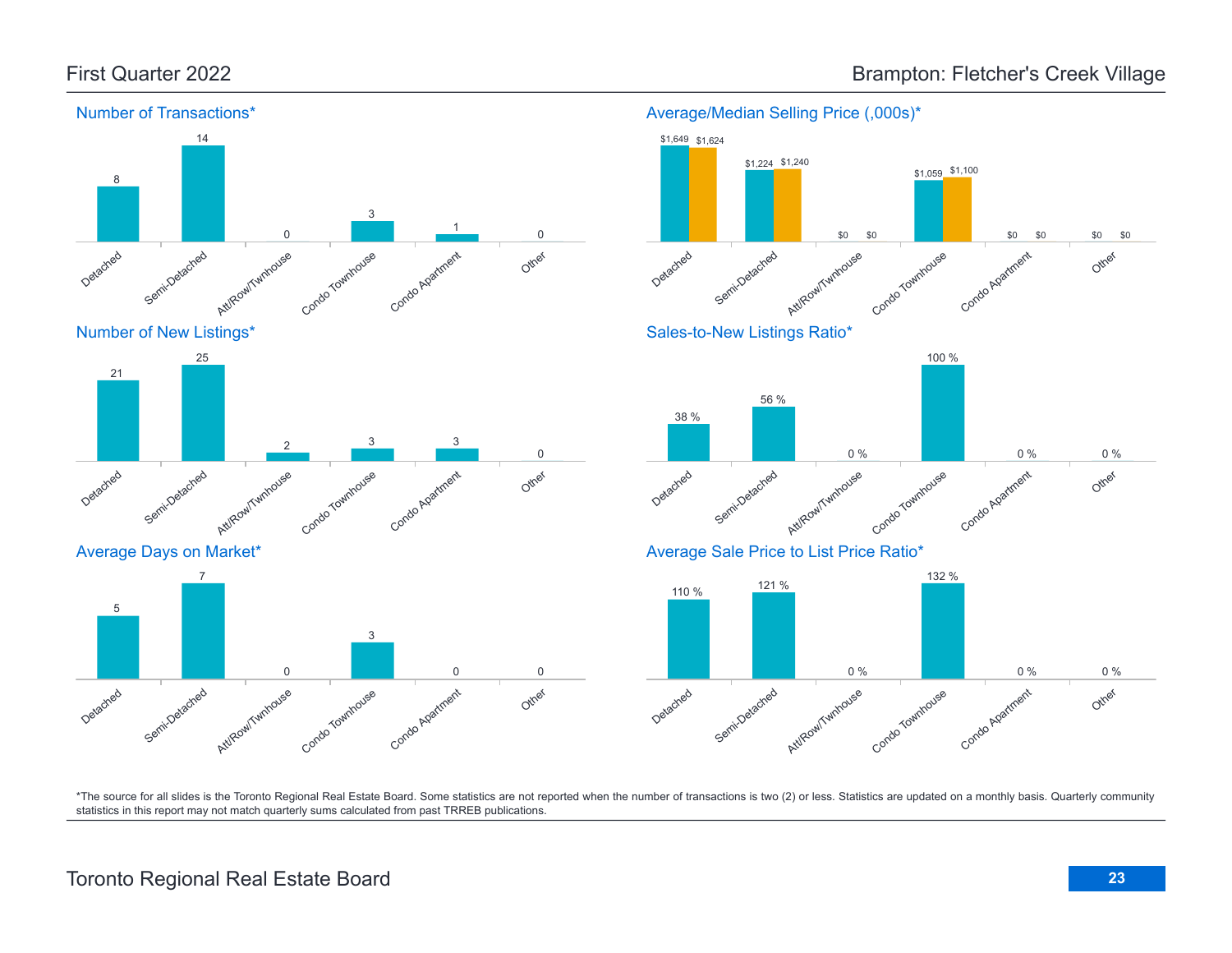

Average/Median Selling Price (,000s)\*



\*The source for all slides is the Toronto Regional Real Estate Board. Some statistics are not reported when the number of transactions is two (2) or less. Statistics are updated on a monthly basis. Quarterly community statistics in this report may not match quarterly sums calculated from past TRREB publications.

Other

Att/Row/Twnhouse

5

Condo Townhouse

Condo Apartment

0 0 0

Detached

Semi-Detached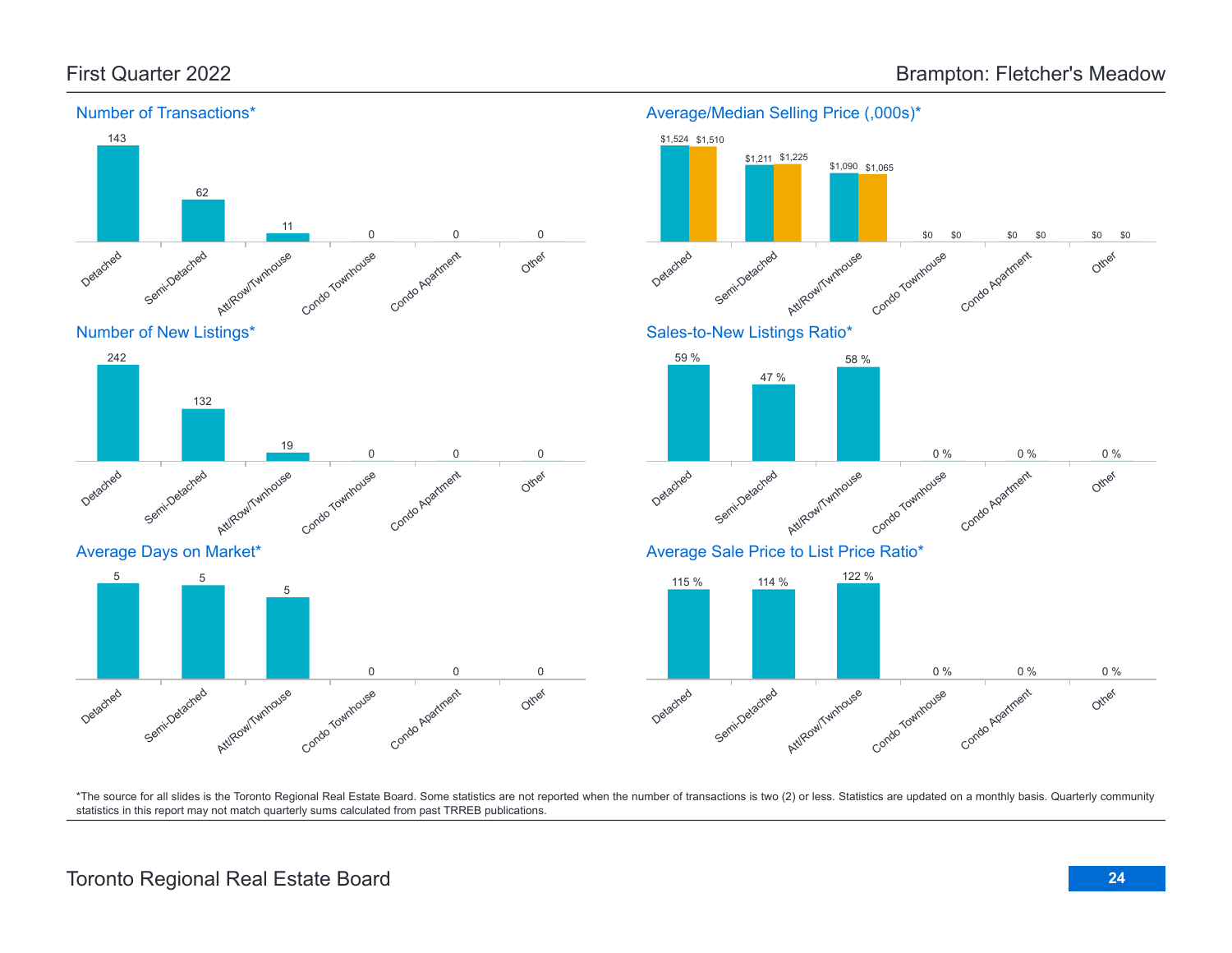

#### Average/Median Selling Price (,000s)\*

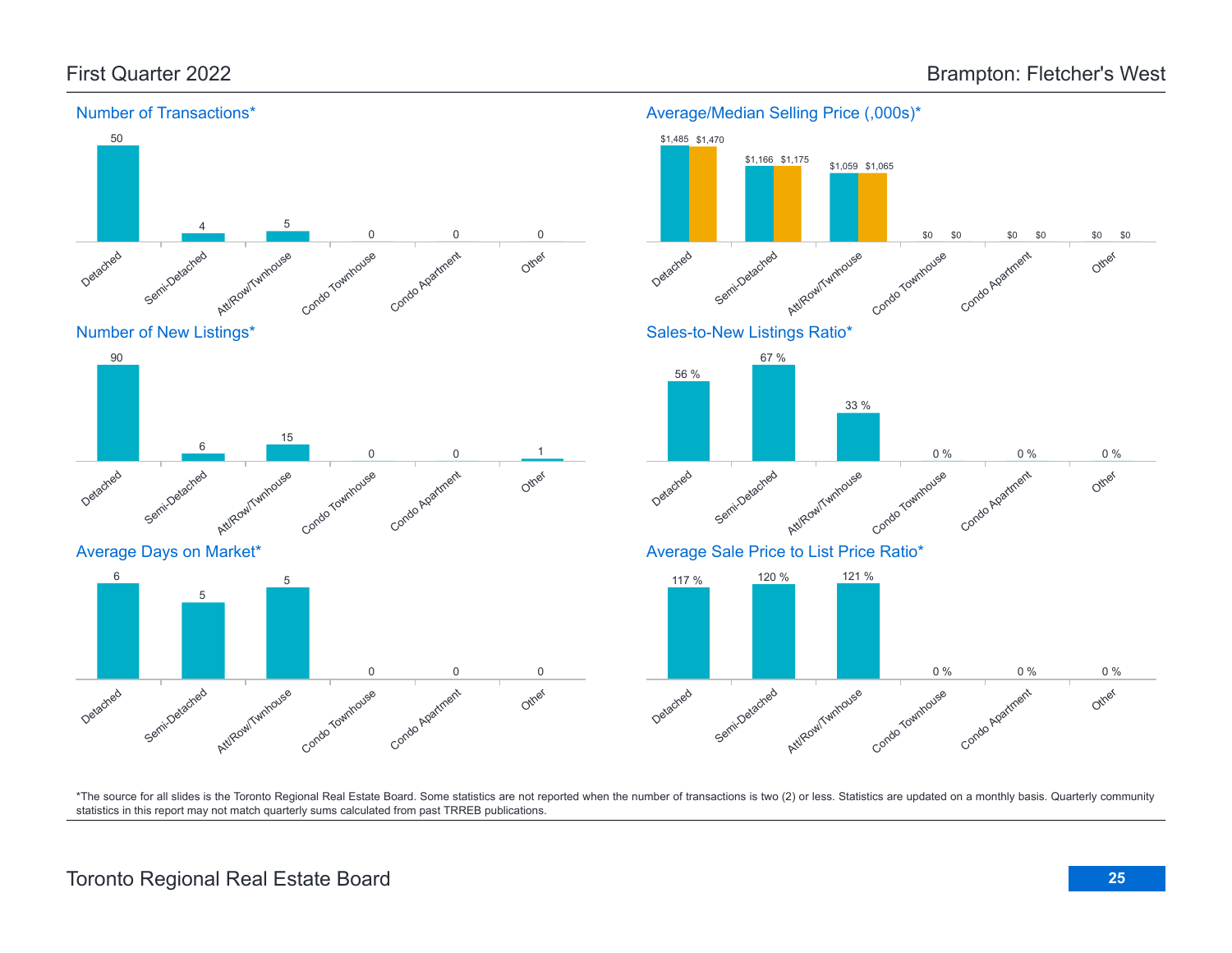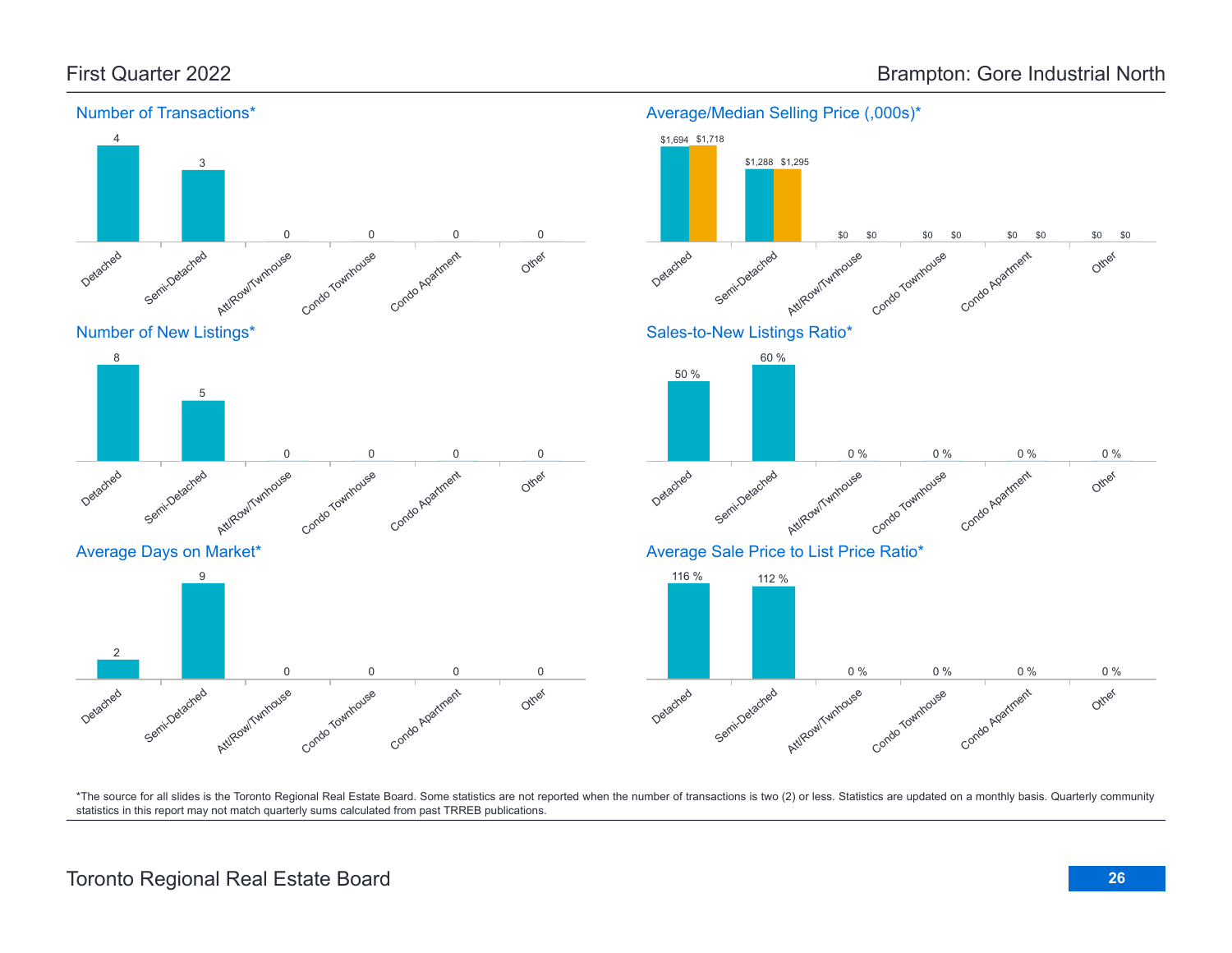Average/Median Selling Price (,000s)\*

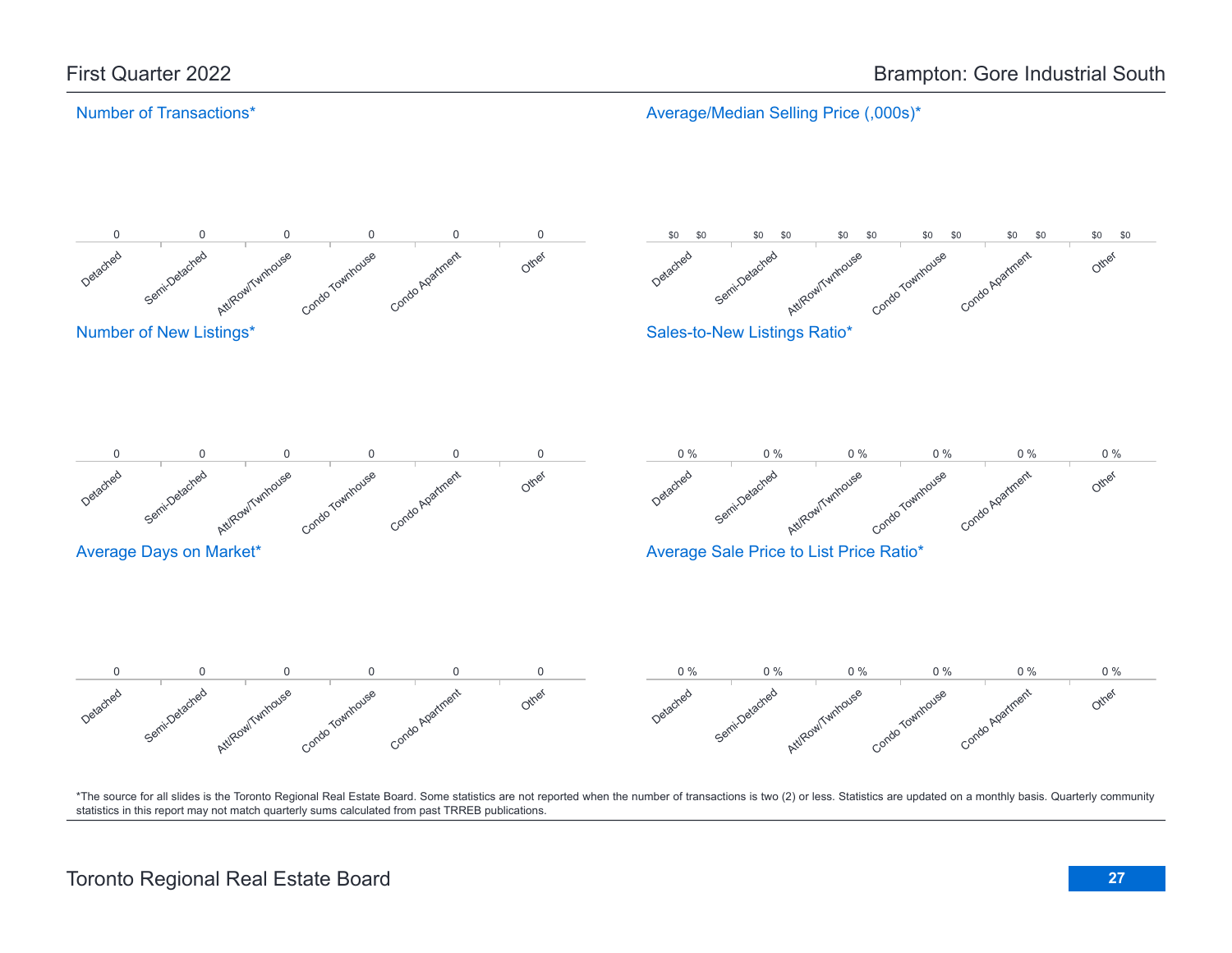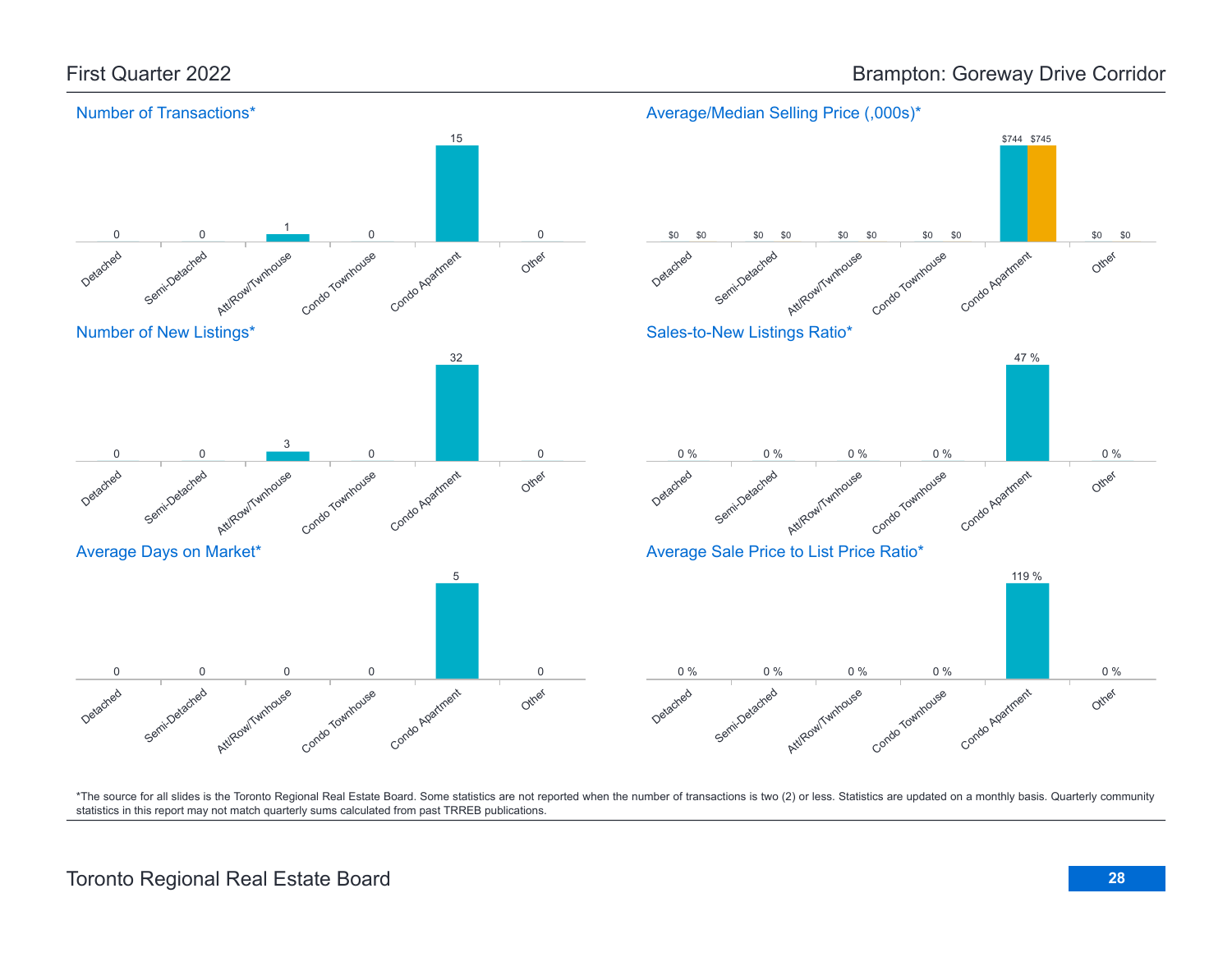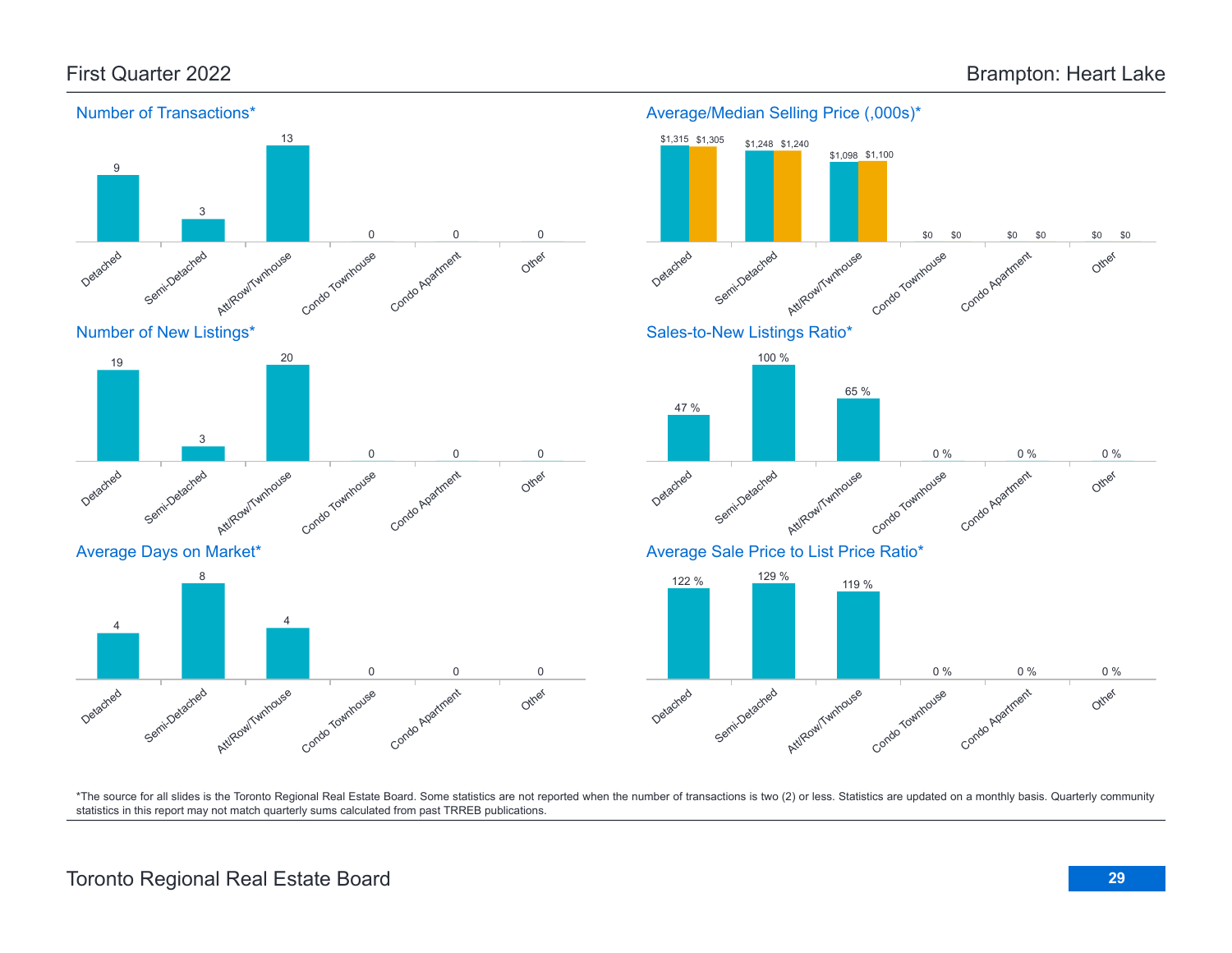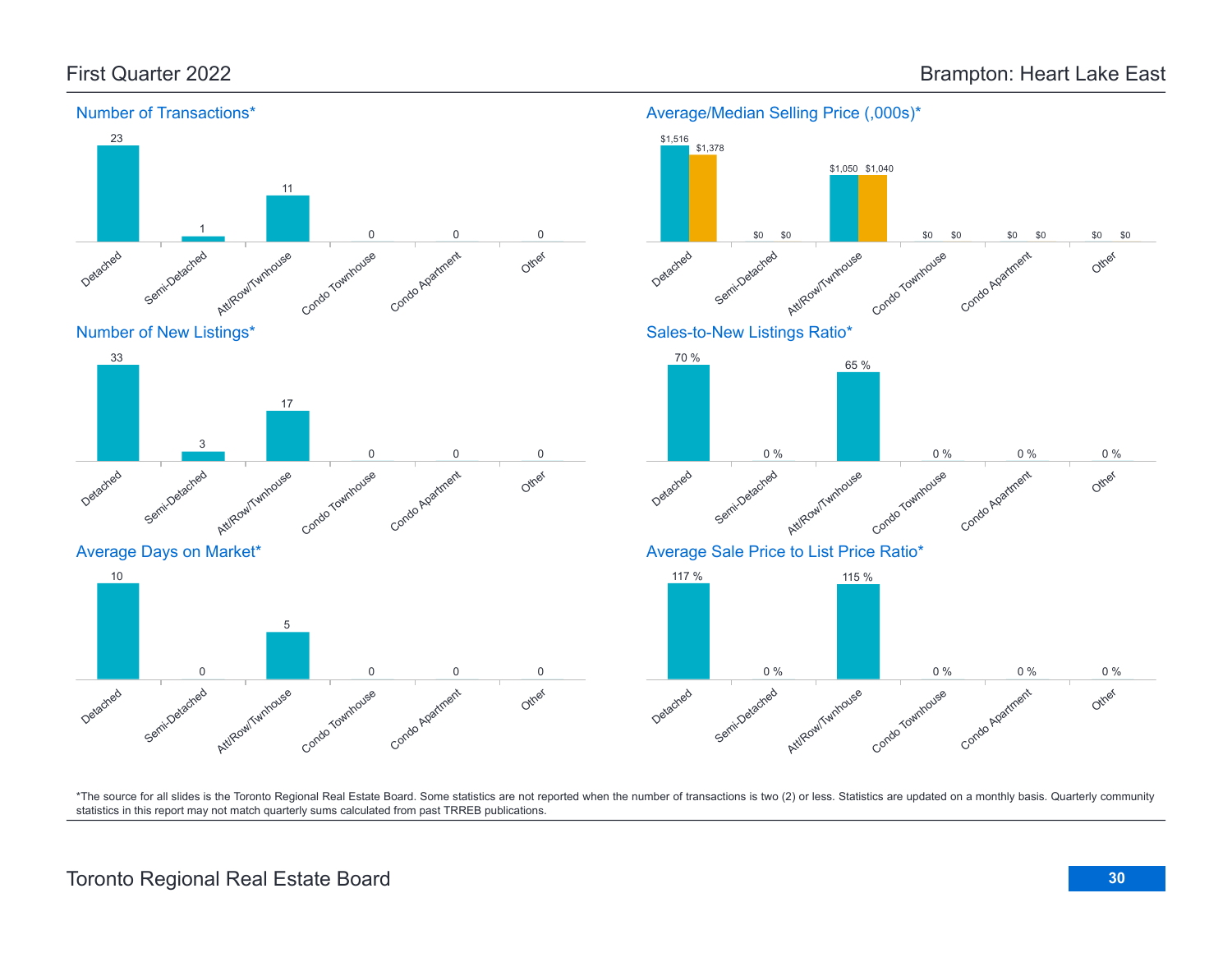

Average/Median Selling Price (,000s)\*

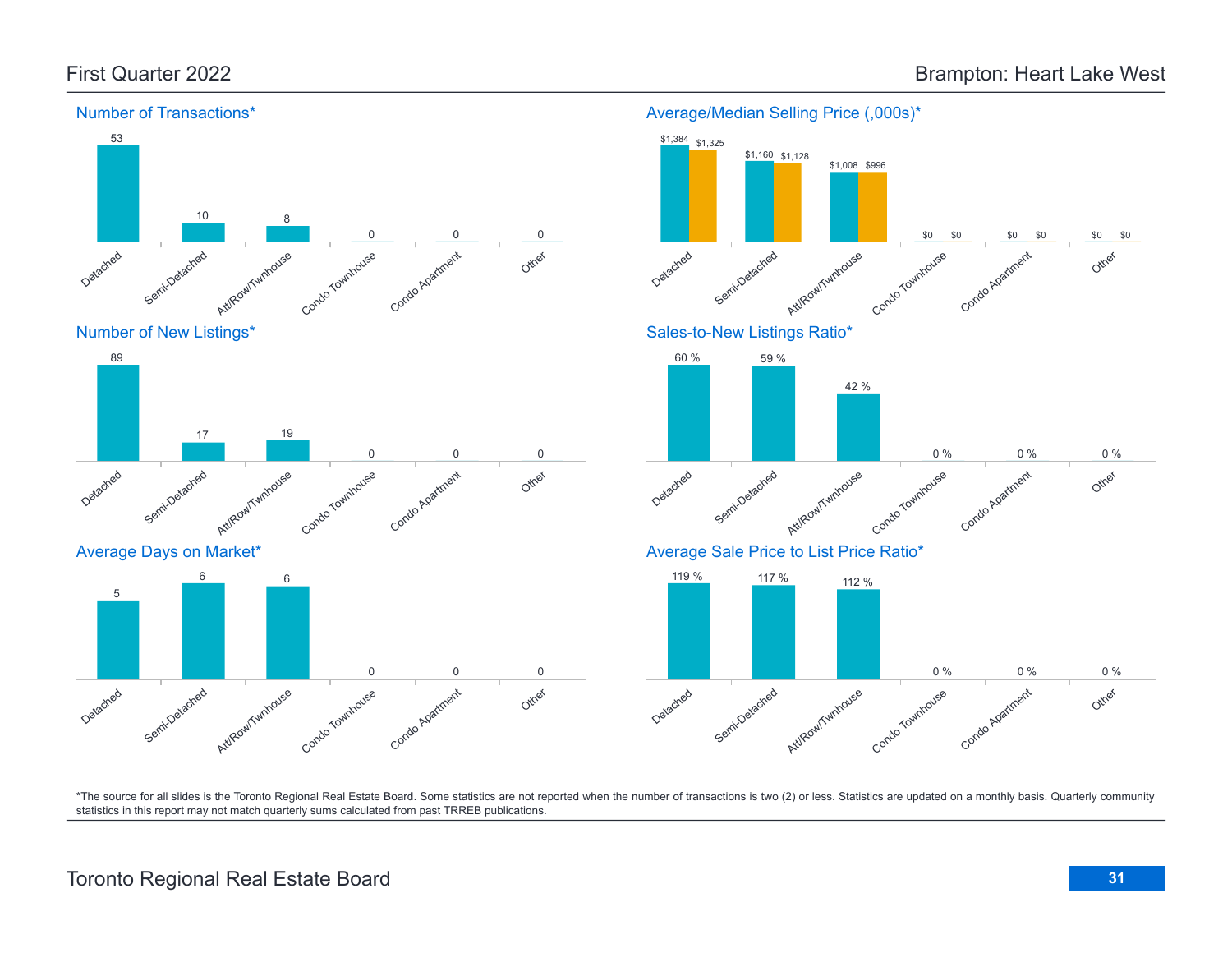Average/Median Selling Price (,000s)\*

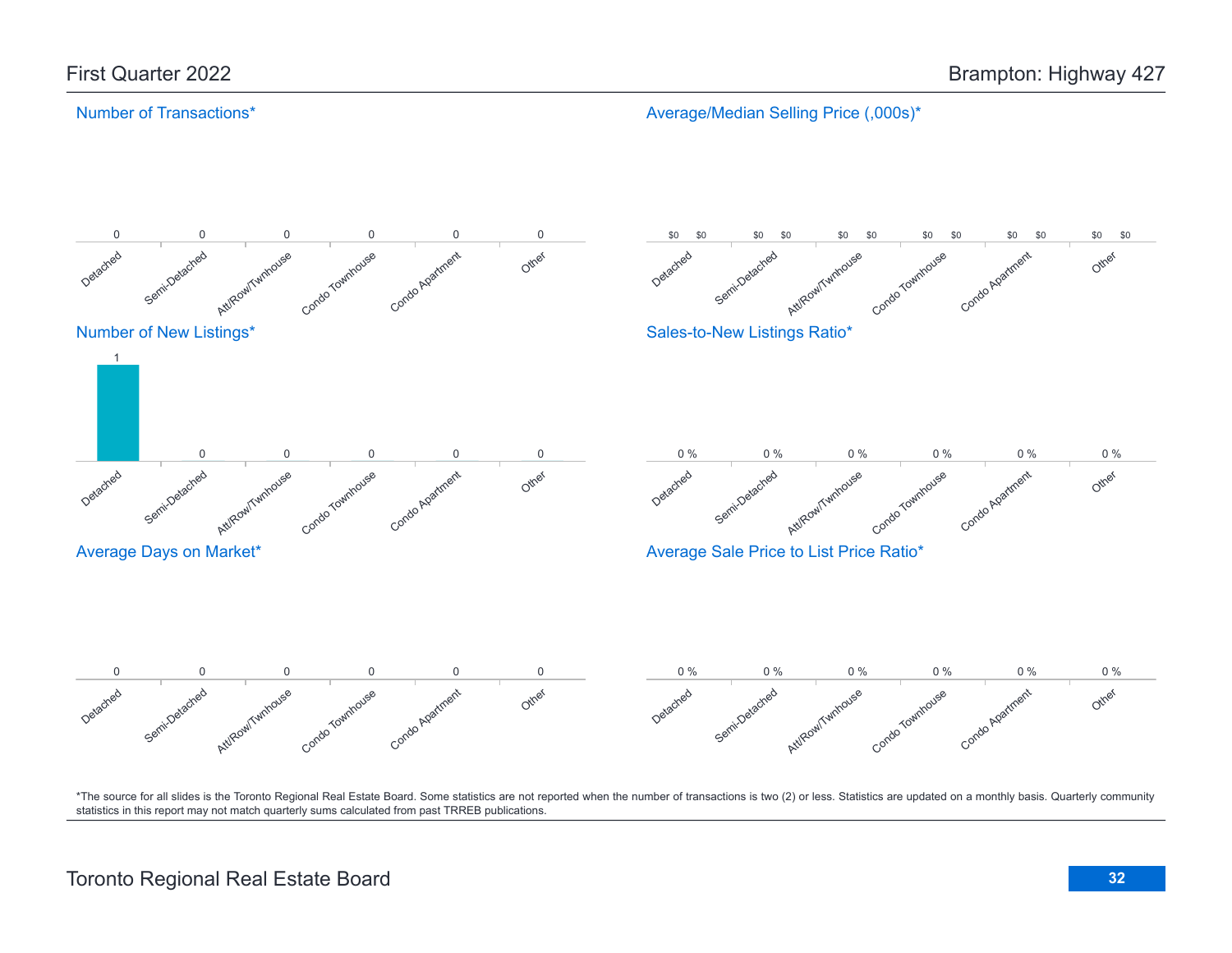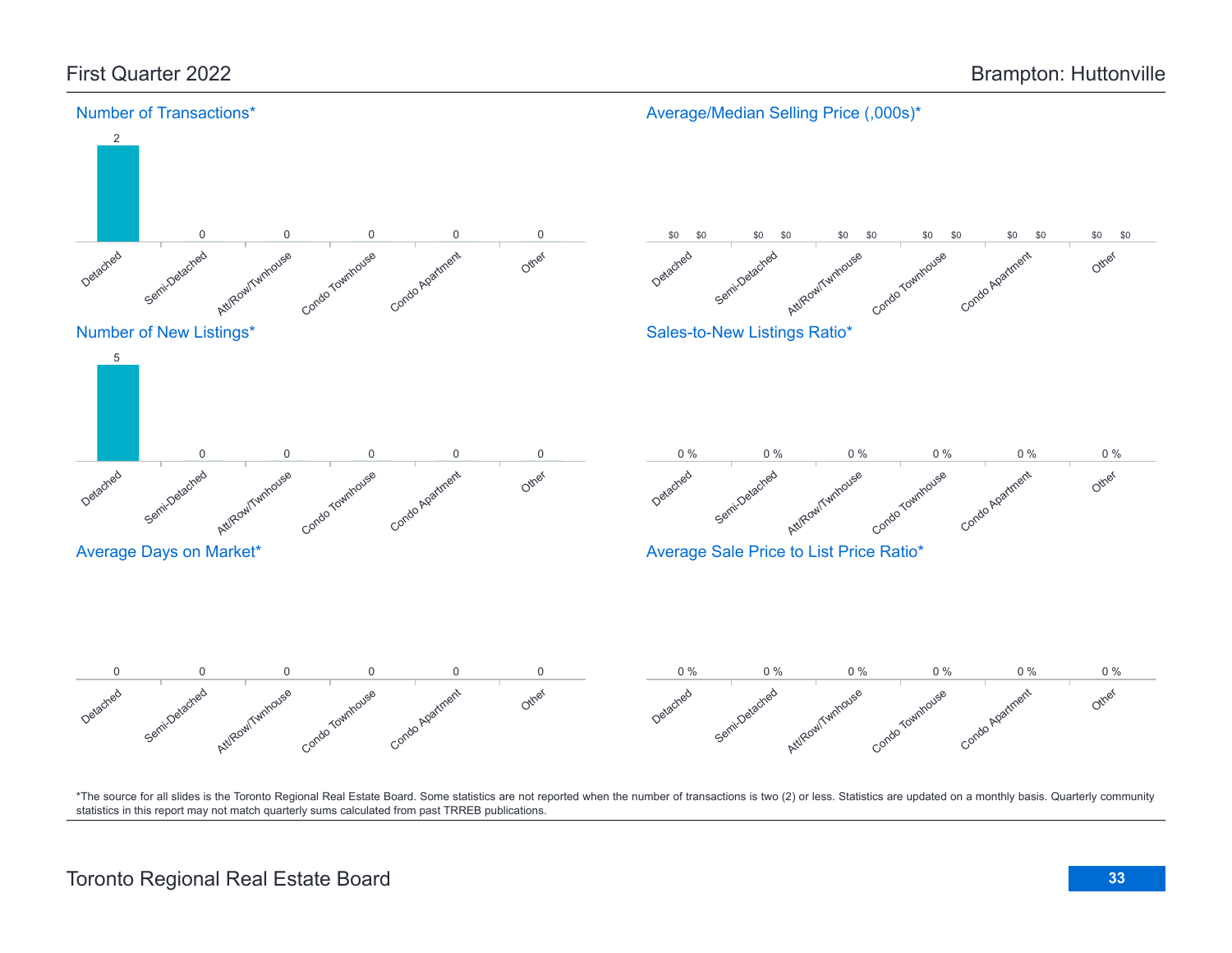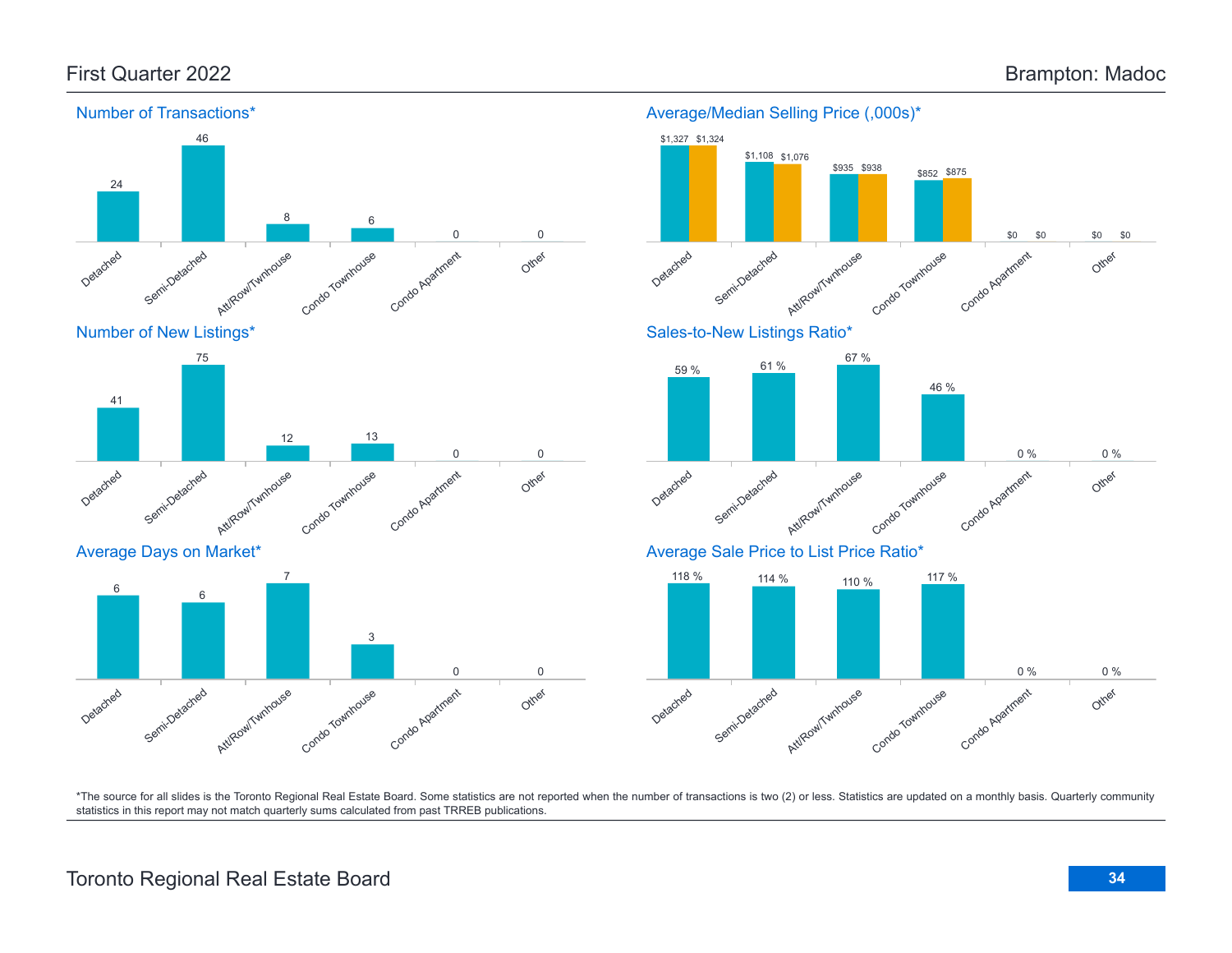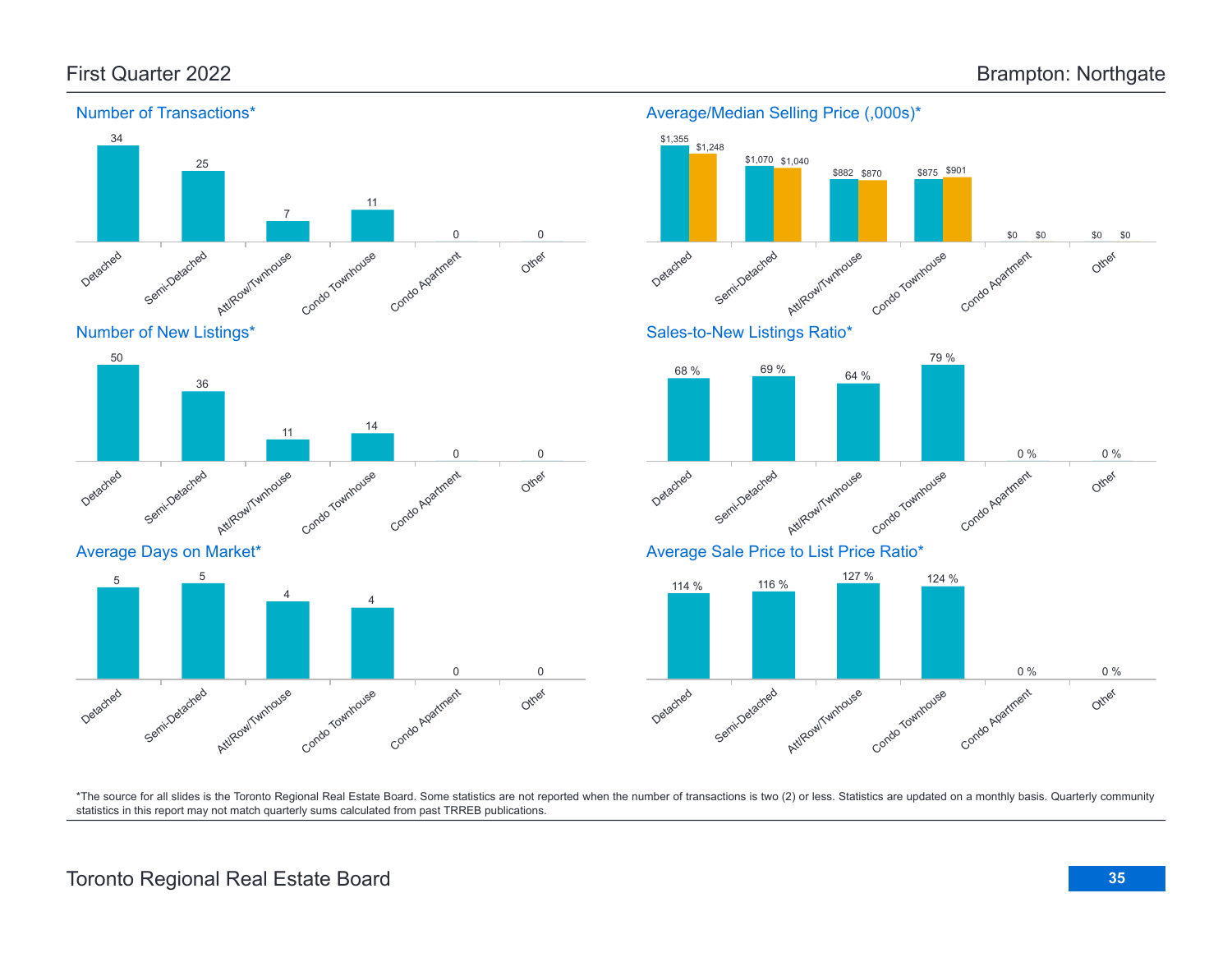

Number of New Listings\*



Average Days on Market\*





Average/Median Selling Price (,000s)\*



\*The source for all slides is the Toronto Regional Real Estate Board. Some statistics are not reported when the number of transactions is two (2) or less. Statistics are updated on a monthly basis. Quarterly community statistics in this report may not match quarterly sums calculated from past TRREB publications.

# Toronto Regional Real Estate Board **36**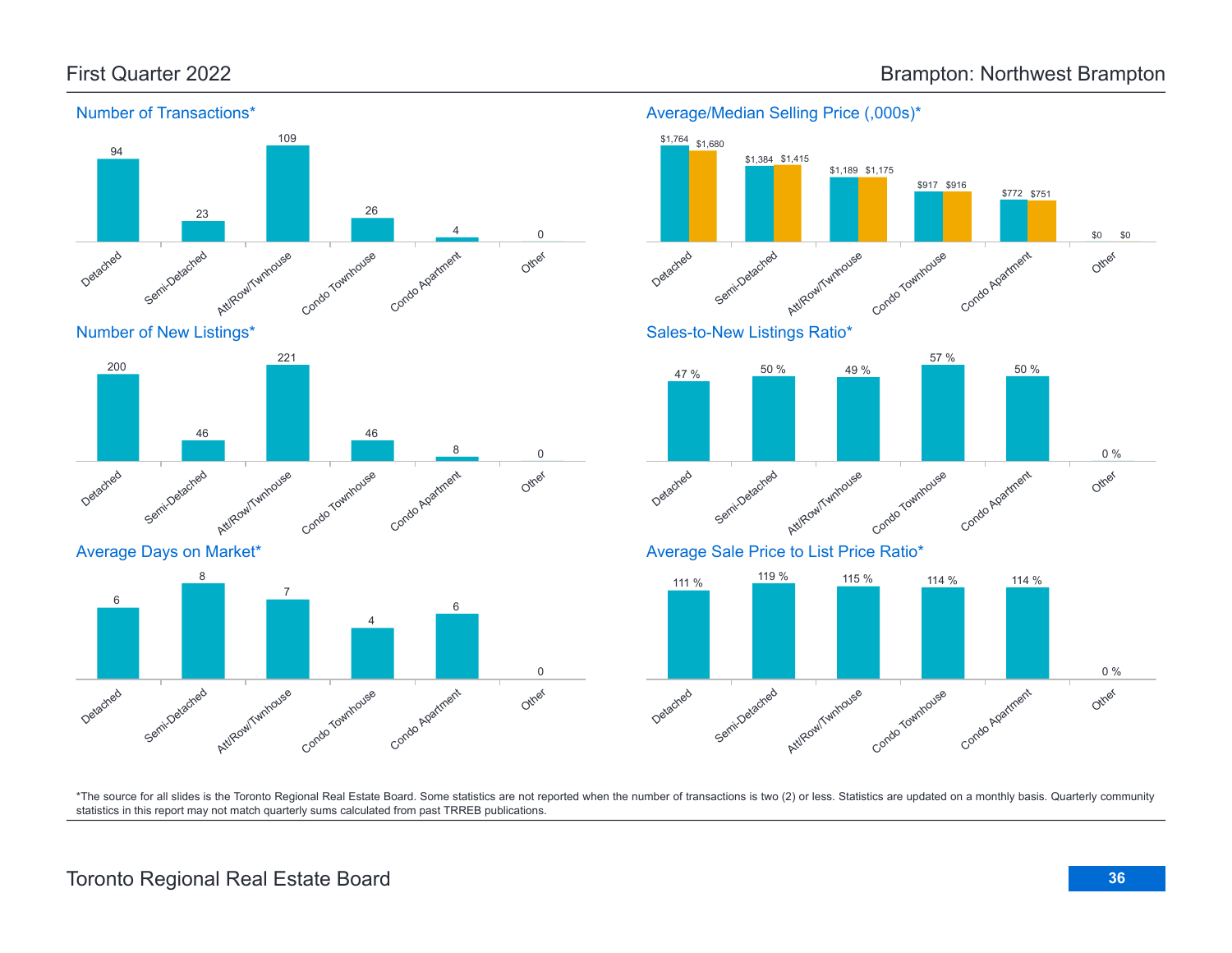

Average/Median Selling Price (,000s)\*

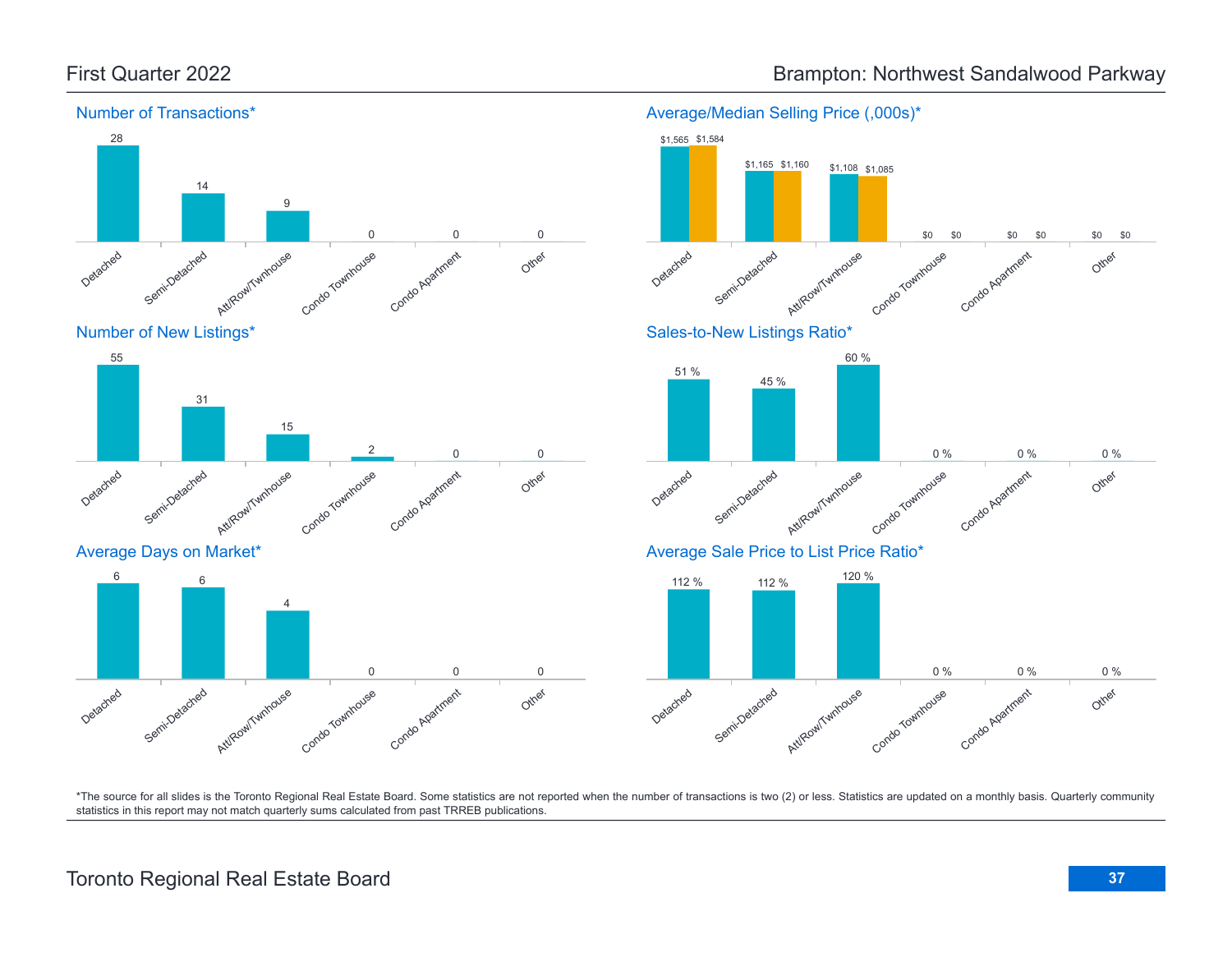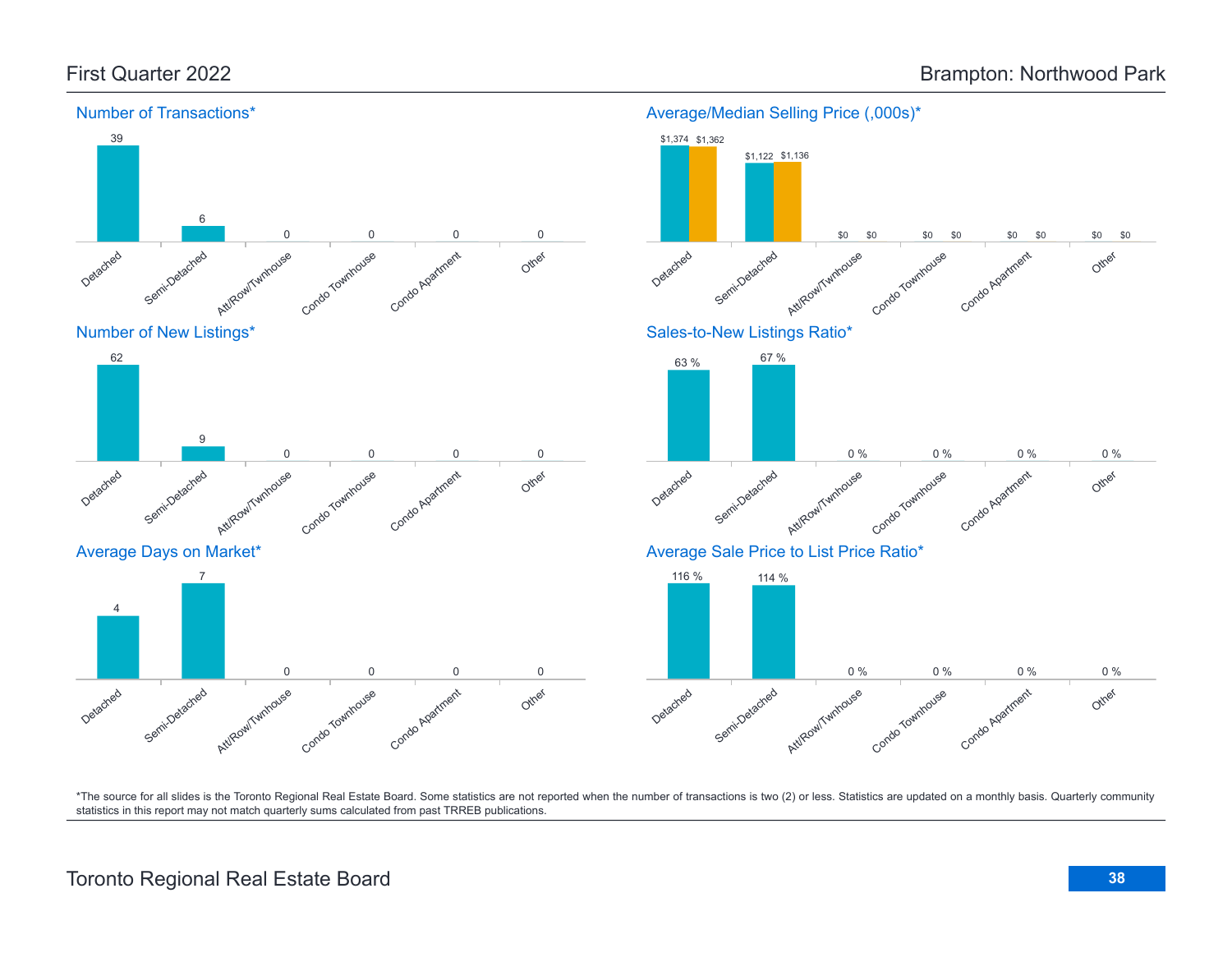Average/Median Selling Price (,000s)\*

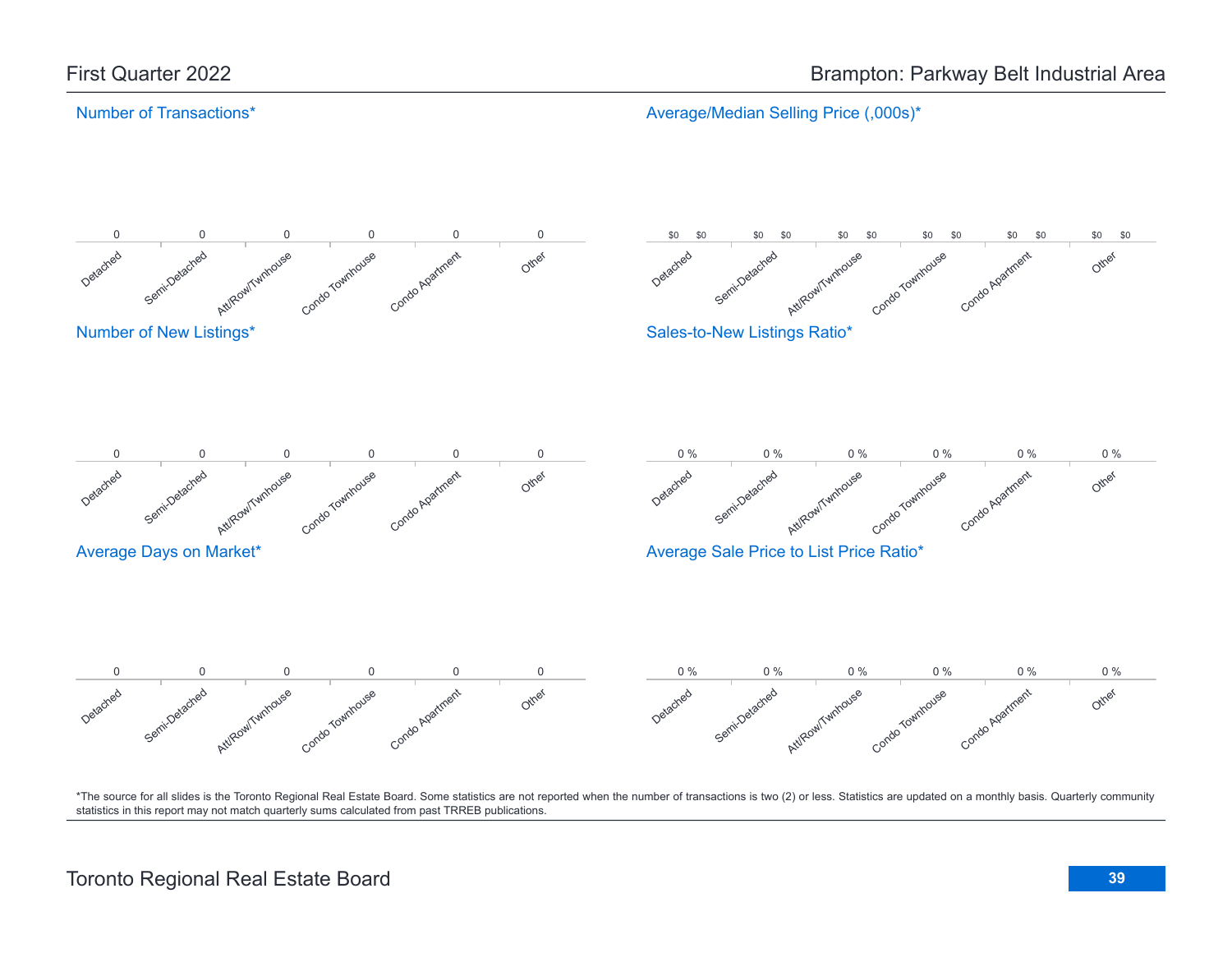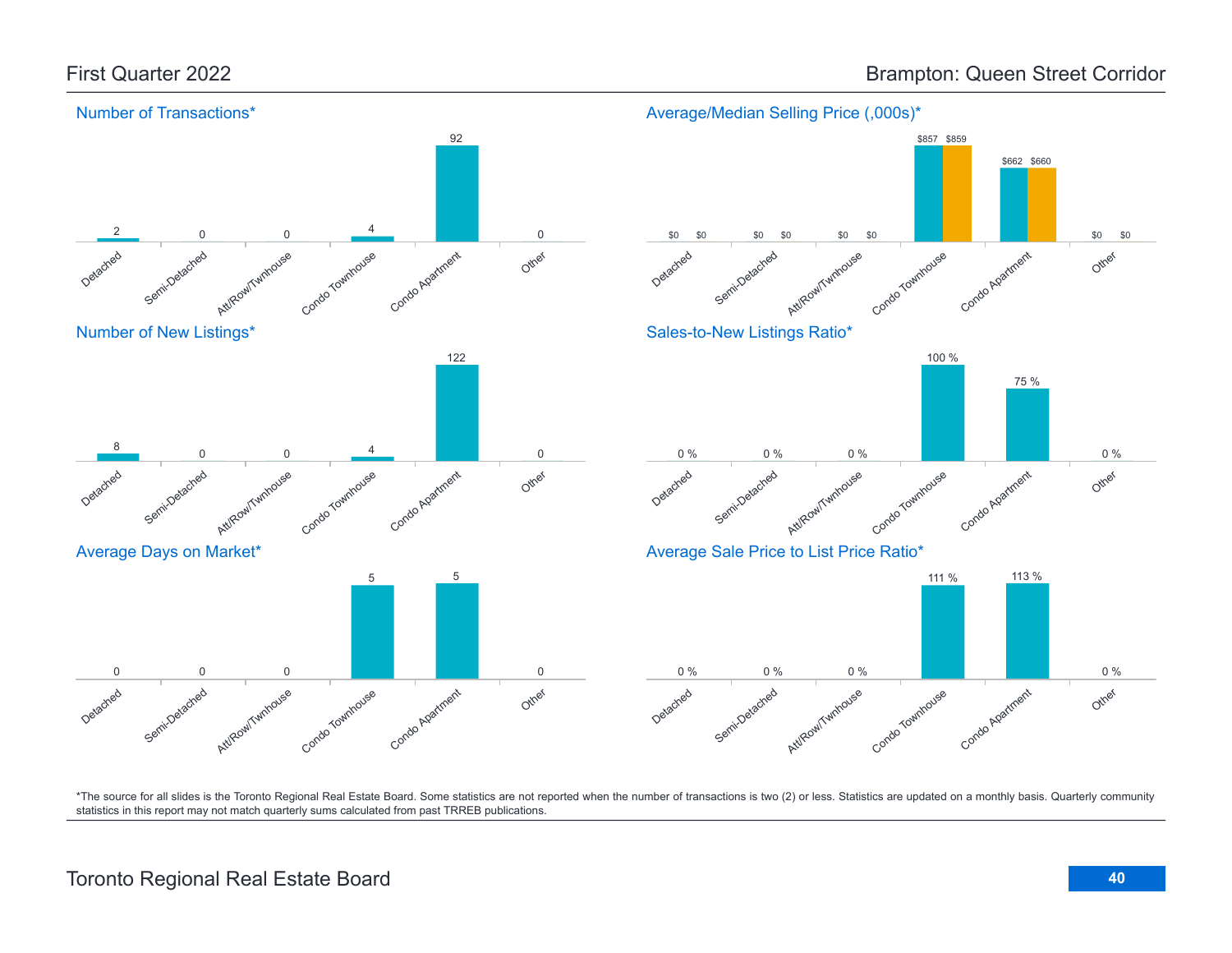

Number of New Listings\*



Average Days on Market\*





Condo Townhouse

Condo Agatment

Average/Median Selling Price (,000s)\*



Detached

Semi-Detached

Att/Row/Twnhouse

# First Quarter 2022 **Brampton: Sandringham-Wellington**

\$1,672 \$1,681

Other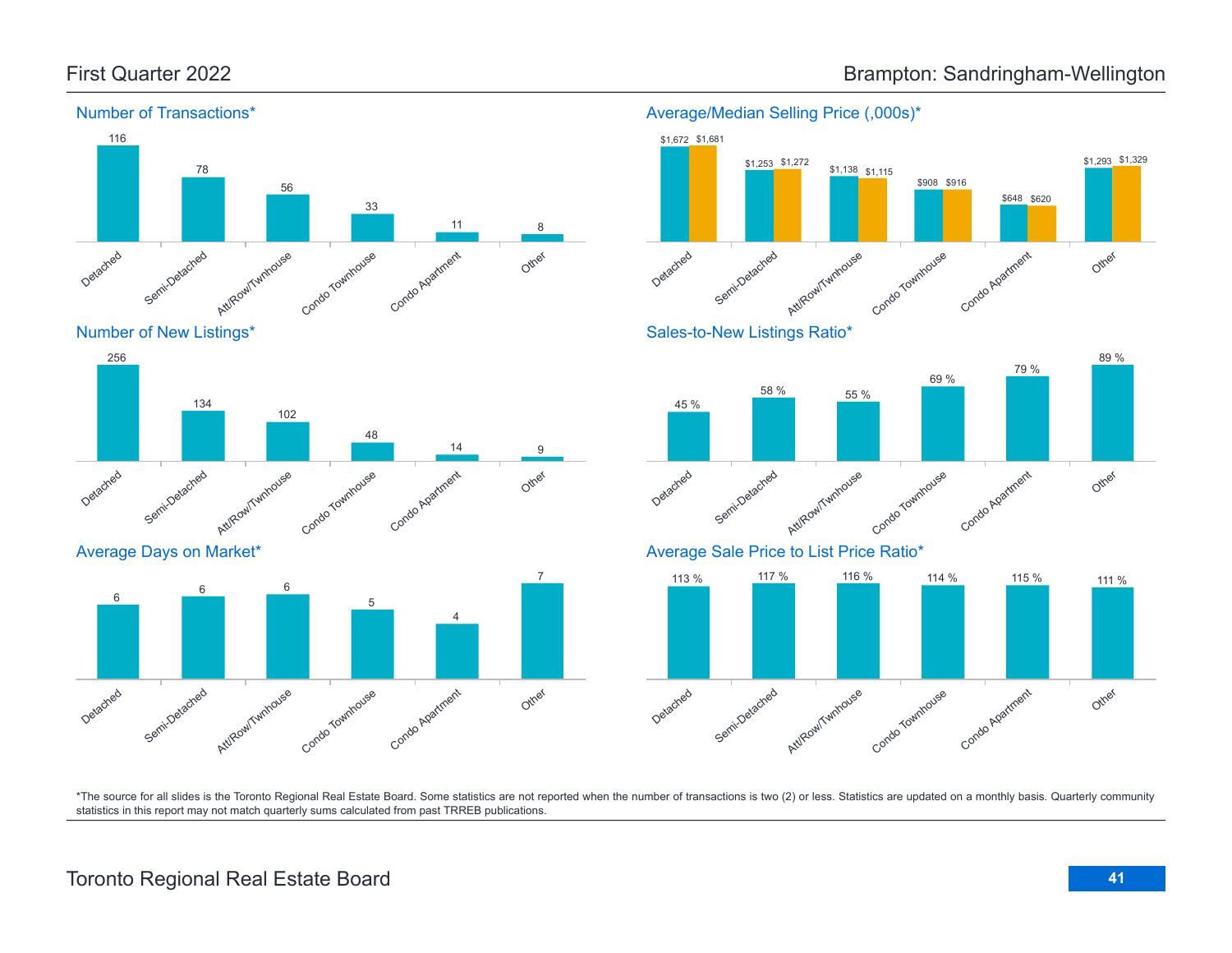

First Quarter 2022 **Brampton: Sandringham-Wellington North** 

\*The source for all slides is the Toronto Regional Real Estate Board. Some statistics are not reported when the number of transactions is two (2) or less. Statistics are updated on a monthly basis. Quarterly community statistics in this report may not match quarterly sums calculated from past TRREB publications.

Other

Other

Other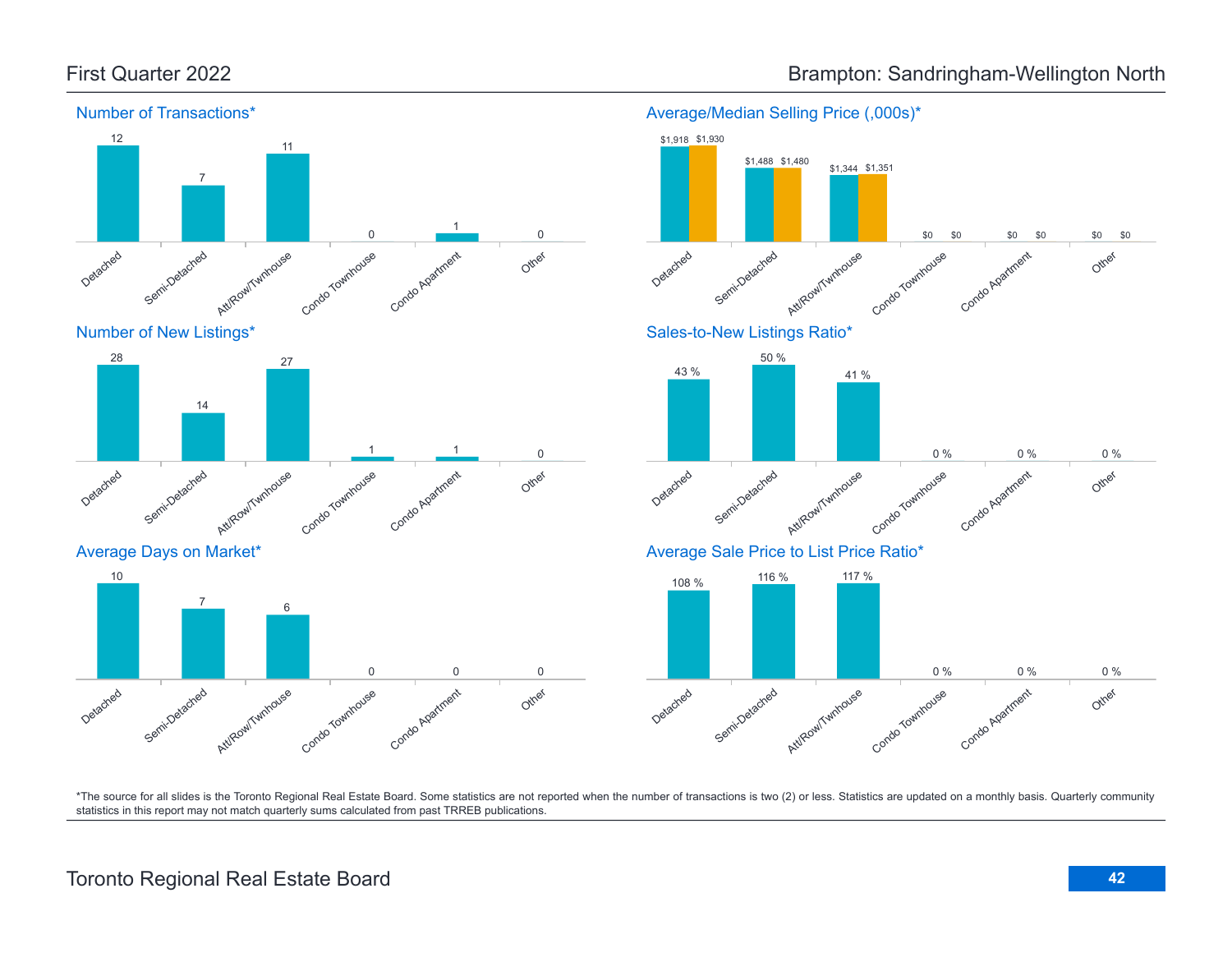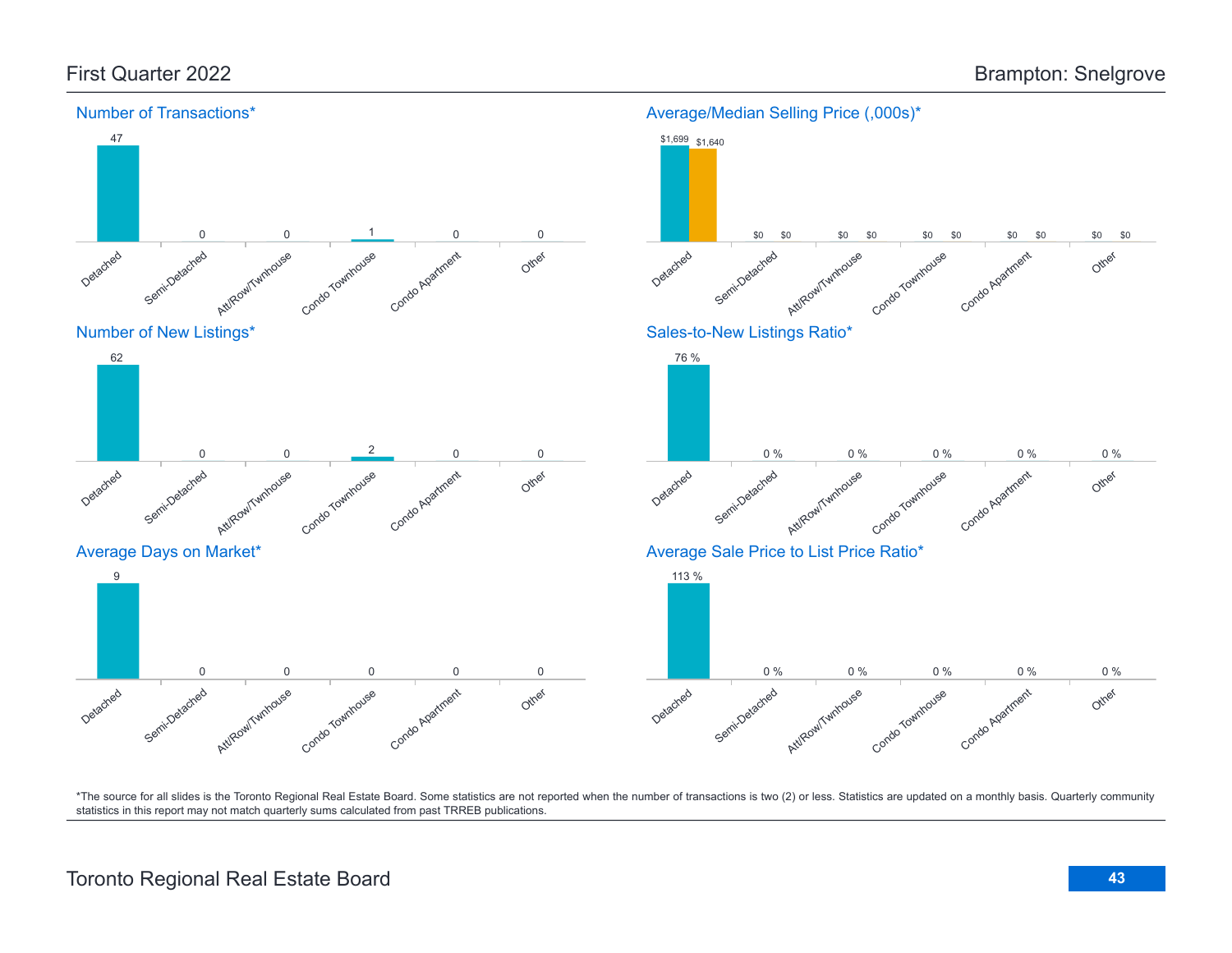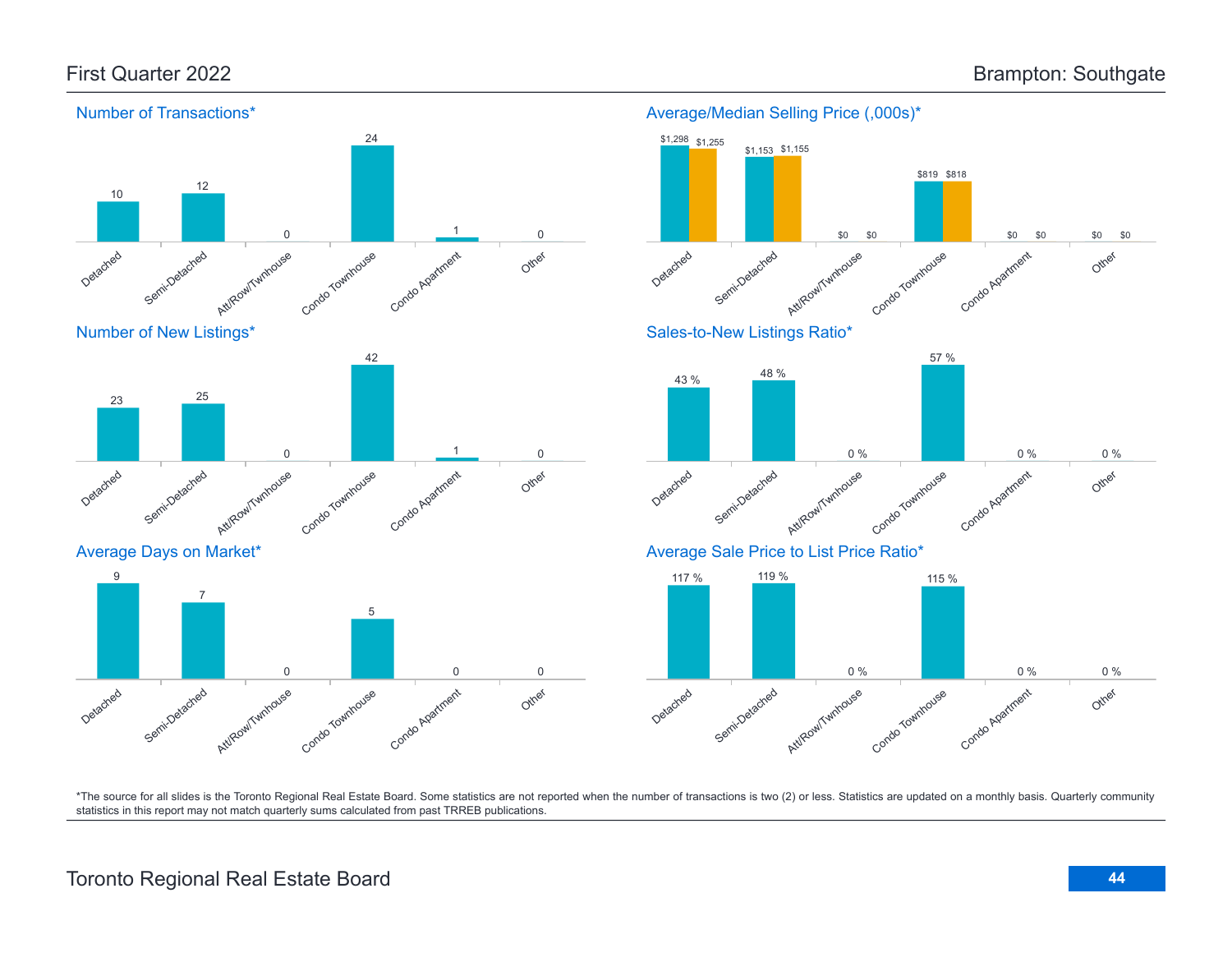Average/Median Selling Price (,000s)\*

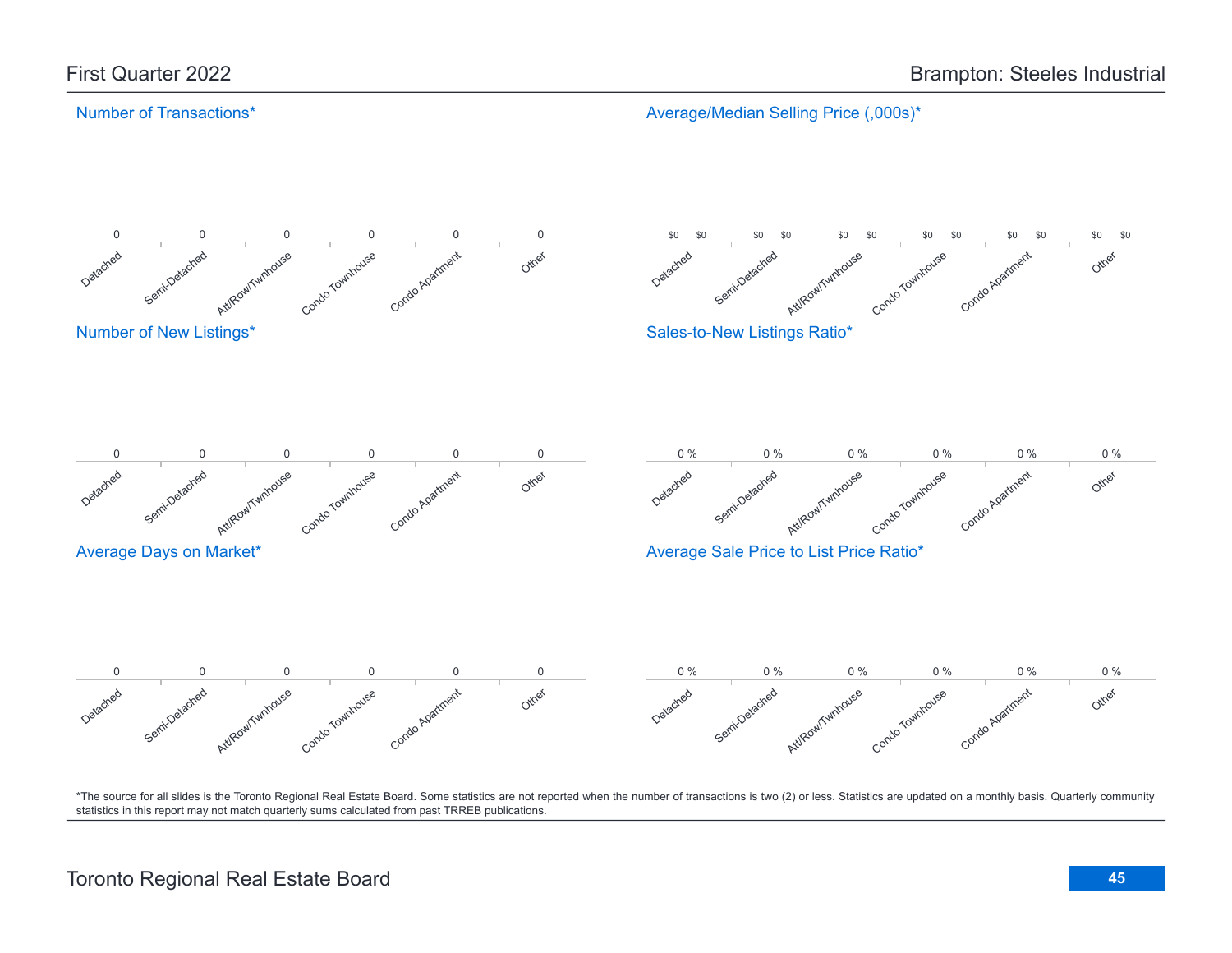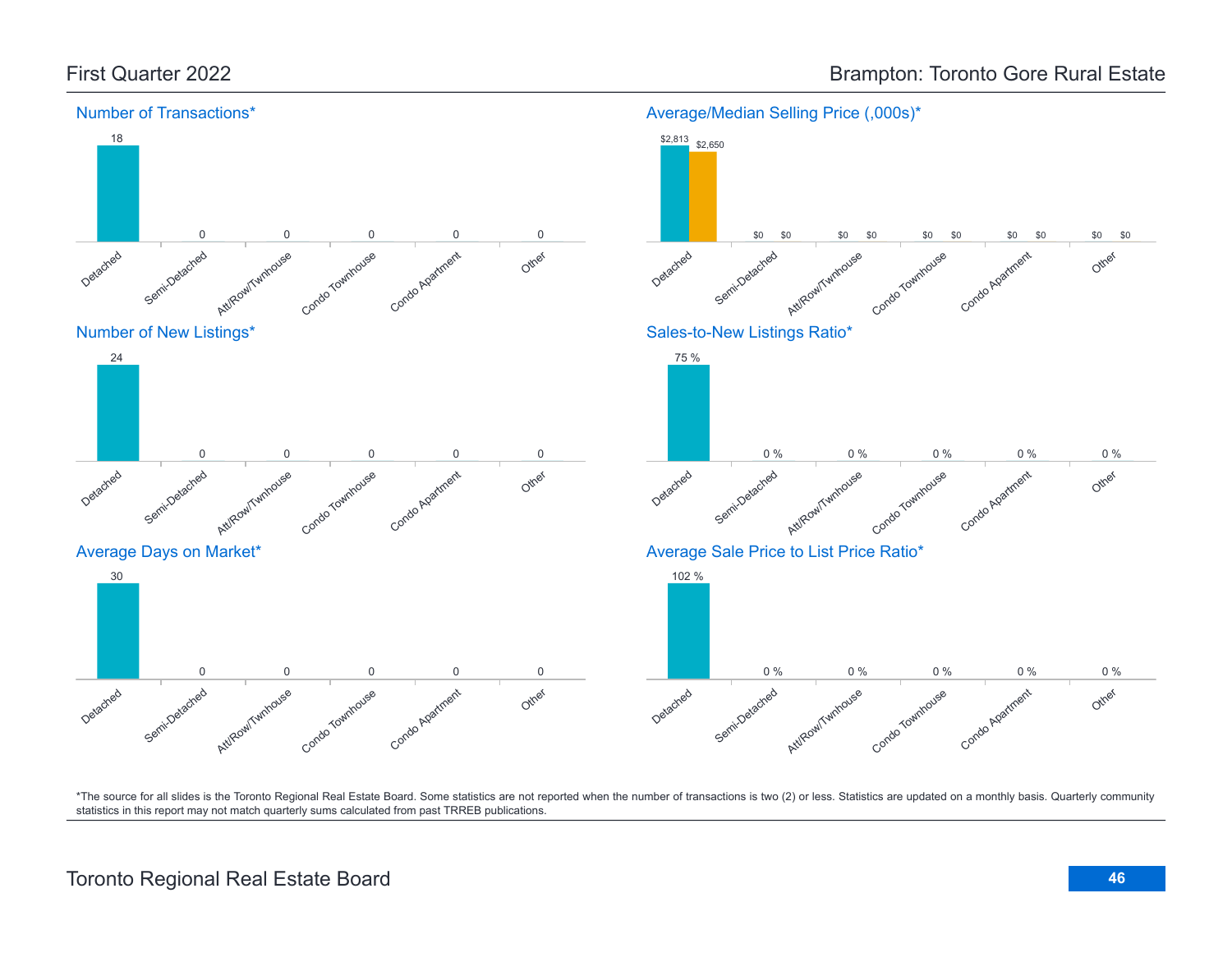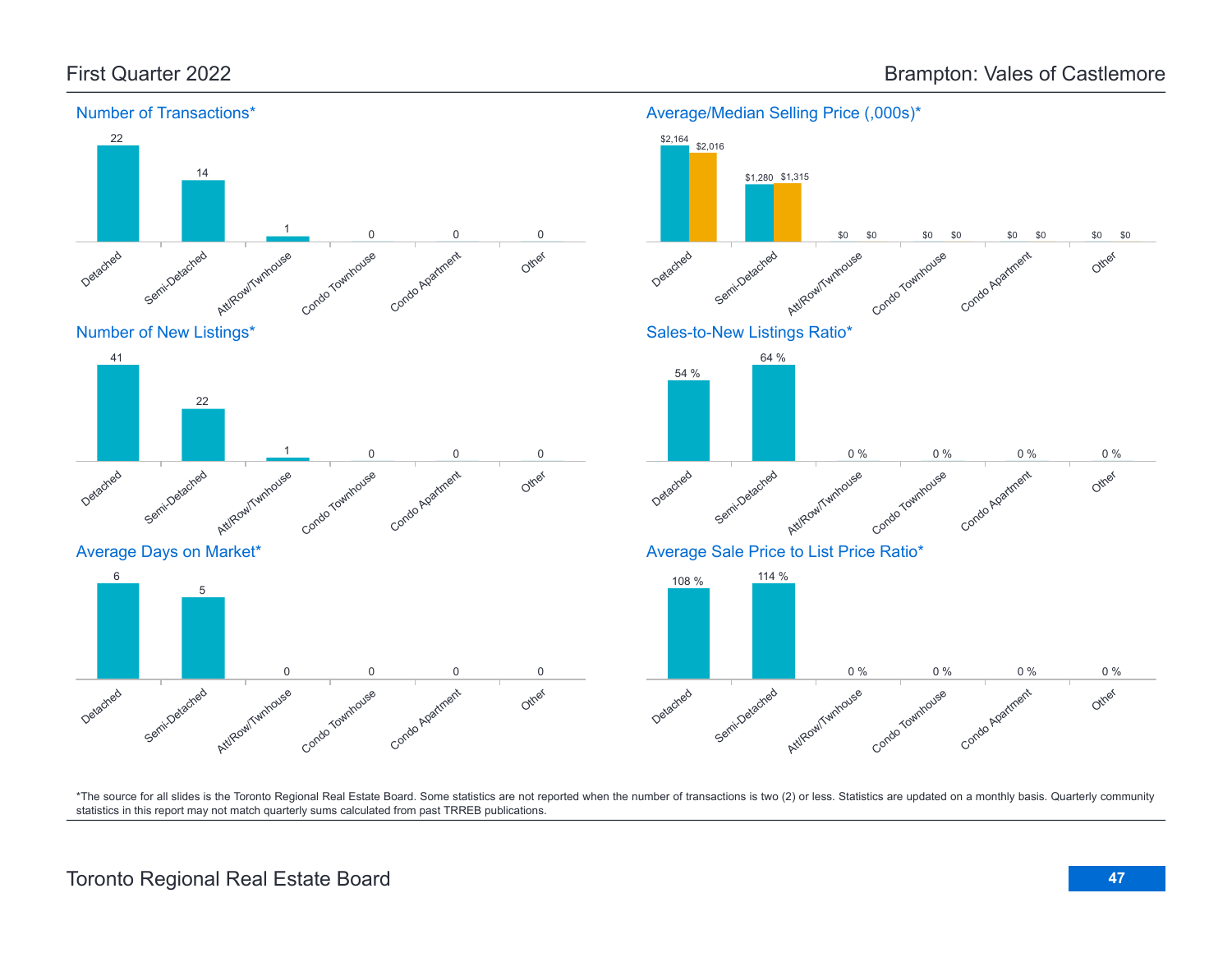